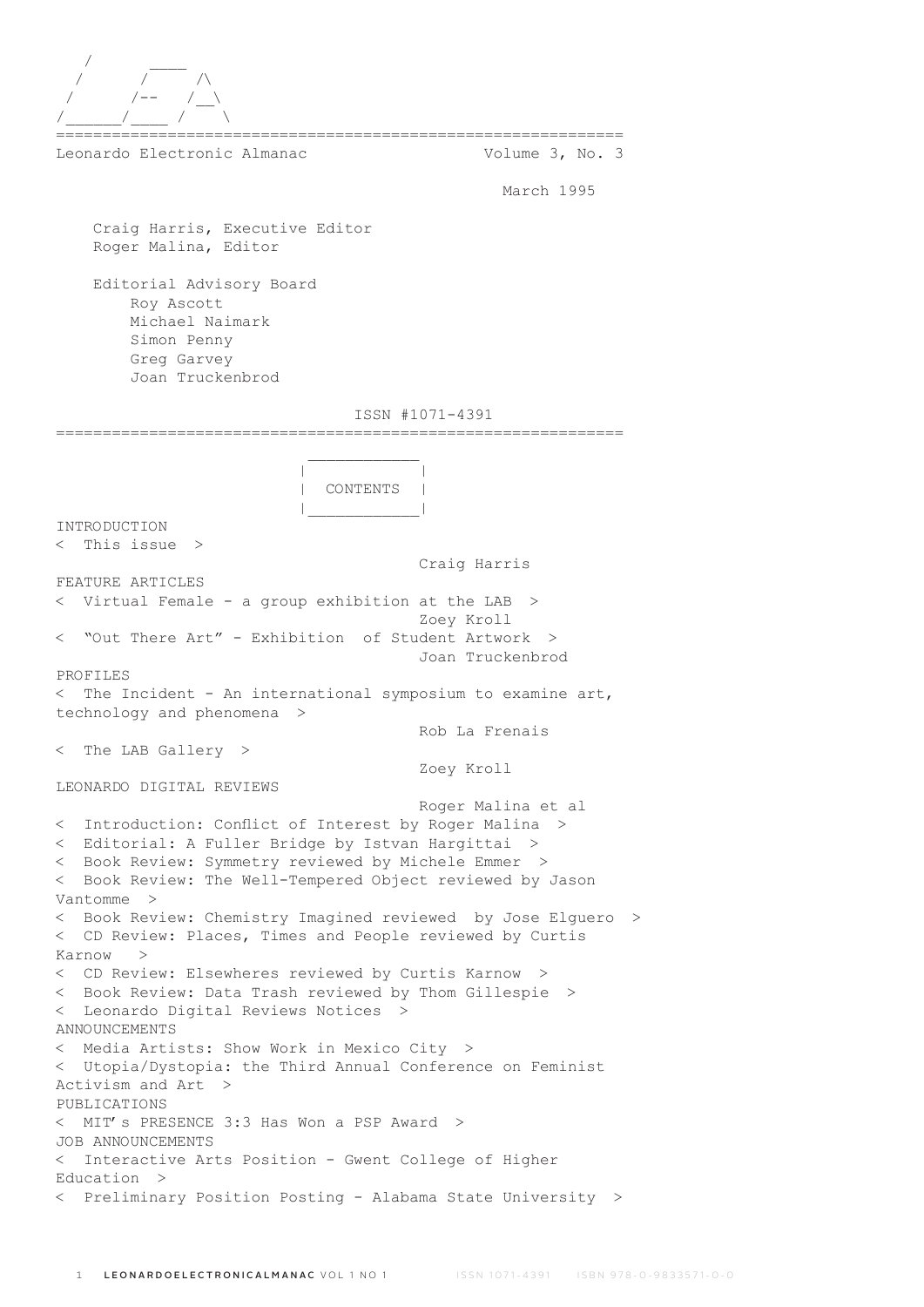< Positions in Music and Multimedia at McGill University > LEA FORMAT CONVENTIONS LEA FTP ACCESS LEA PUBLISHING & SUBSCRIPTION INFORMATION =============================================================

 $\mathcal{L}_\mathcal{L} = \{ \mathcal{L}_\mathcal{L} \mid \mathcal{L}_\mathcal{L} \in \mathcal{L}_\mathcal{L} \}$  , where  $\mathcal{L}_\mathcal{L} = \{ \mathcal{L}_\mathcal{L} \mid \mathcal{L}_\mathcal{L} \in \mathcal{L}_\mathcal{L} \}$ 

 | | | INTRODUCTION | |\_\_\_\_\_\_\_\_\_\_\_\_\_\_\_\_|

< This issue >

 Craig Harris LEA has been blessed with some press recently. April's issue of Wired magazine contains a review on pages 47-48 (I include the page numbers here because sometimes it can be difficult finding anything specific in Wired without some guideposts), and LEA was featured in a Journal of the Month report in several Usenet news groups. The reviewer Mary Elizabeth Williams comments:

"With its editorial base in Minneapolis and contributions from all over the world, the Almanac is a digital bible for the lowdown on the art scene. ... Already dense with information and ideas, the Almanac either promises or threatens to become a veritable thicket by the time its Web site is fleshed out."

We appreciate the visibility, and we are working to fulfill our desire to provide facile pathways through and among the information and ideas. I have already heard from several people expressing interest in contributing content, so we should see some positive results from casting a wider net.

A collection of events are taking place in April in San Francisco, CA, appearing in LEA as a feature article about the group exhibition "Virtual Female", a profile of The LAB Gallery, and an announcement about the Third Annual Conference on Feminist Activism and Art. LEA readers may have seen notices in FineArt Forum and elsewhere about "The Incident", an international symposium examining art, technology and phenomena in Fribourg, Switzerland. We have received and present additional details in a profile about this event.

This month Joan Truckenbrod and her Advanced Computer Imaging class at the School of the Art Institute of Chicago have created an exhibition for the Leonardo Electronic Almanac Gallery. The orientation of the course addresses the aesthetic of the image, and students explore theoretical concepts and the practical application of their perspectives. Some of the students provided brief insights into their work, and I present some of them here. I am still setting up the gallery exhibition at the LEA WWW site, so it should be installed by the middle of the first week of April. I welcome artists, groups of artists, students, and media facilities to propose exhibitions for the LEA Gallery. Exhibitions should include some degree of explanatory perspectives on work shown, concentrating on the underlying concepts of the work or group of works, providing the context for the use of specific technology selected to create the pieces included in the exhibition.

Roger Malina and the LDR reviewers provided a hefty review section this month, and there is a group of opportunities for those seeking work.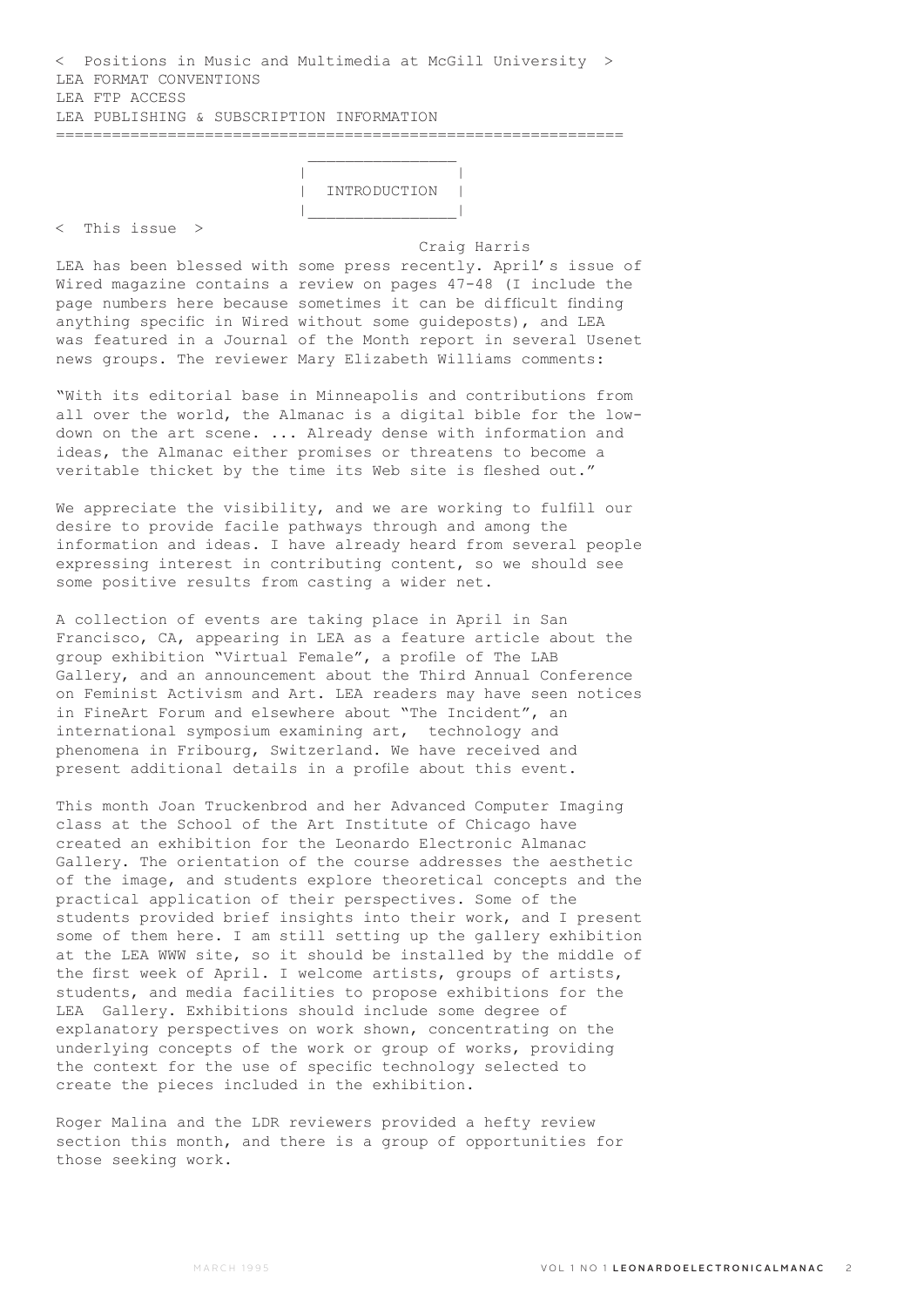| | | FEATURE ARTICLES | |\_\_\_\_\_\_\_\_\_\_\_\_\_\_\_\_\_\_\_\_|

< Virtual Female - a group exhibition at the LAB > featuring work by Rebeca Bollinger, Marjorie Franklin, Colette Gaiter, Christine Tamblyn, & Gail Wight/Kristine Yaffe

Zoey Kroll The LAB 1807 Divisadero St San Francisco, CA Tel: (415) 346-4063 Email: zoey@futon.SFSU.EDU

Opening Reception: Wednesday, April 5, 6-8 pm On View: April 5-April 29 Gallery Hours: 12-5 pm, Wednesday-Saturday

 $\mathcal{L}_\text{max}$  and  $\mathcal{L}_\text{max}$  are the set of  $\mathcal{L}_\text{max}$  . The set of  $\mathcal{L}_\text{max}$ 

The LAB presents Virtual Female, a group exhibition featuring the work of women artists exploring the construction of gender in social systems and in cyberspace, biological and technological functions, narrative structures, the operations of both human and artificial memory, and the architecture of private and public spaces.

This exhibition is held in conjunction with UTOPIA/DYSTOPIA: The Third Annual Conference on Feminist Activism and Art, a co-production of The LAB and SF Camerawork, and will take place at Center for the Arts, Yerba Buena Gardens and the San Francisco Museum of Modern Art on April 7-9, 1995. The conference will focus on those processes by which womencentered communities and information systems are formed, with respect to both traditional communities and new community networks sustained through interactive technology. The conference will provide a forum for feminist artists and activists to address issues of shared concern, exchange ideas and information, and form new, diverse, and extensive community networks.

# ABOUT THE ARTISTS IN VIRTUAL FEMALE:

% Rebeca Bollinger (San Francisco) presents work which examines the ethereal and technological artifacts produced by communication systems. Sorted alphabetically is a digital work which investigates female identity in the invisible social spaces of online communication services. By gathering and processing downloaded streams of hierarchical file descriptions from popular information services, this work creates a poetic context to reveal the perpetuated and mythologized gender inequities which exist in cyberspace. Sugar Conclusion and Analysis is an interactive computer installation which uses digitally iced cakes as a vehicle to explore layers of meaning, messaging, and consumption in the landscape of digital communication.

% Gail Wight (San Francisco) has produced a compelling body of work consisting of a variety of sculptural and narrative structures and devices which reorder our perceptions about artificial intelligence and the operations of the human mind. Her interactive installations and performances question the assumption that technology necessitates machinery, employing video, interactive computer systems, the mythic narratives of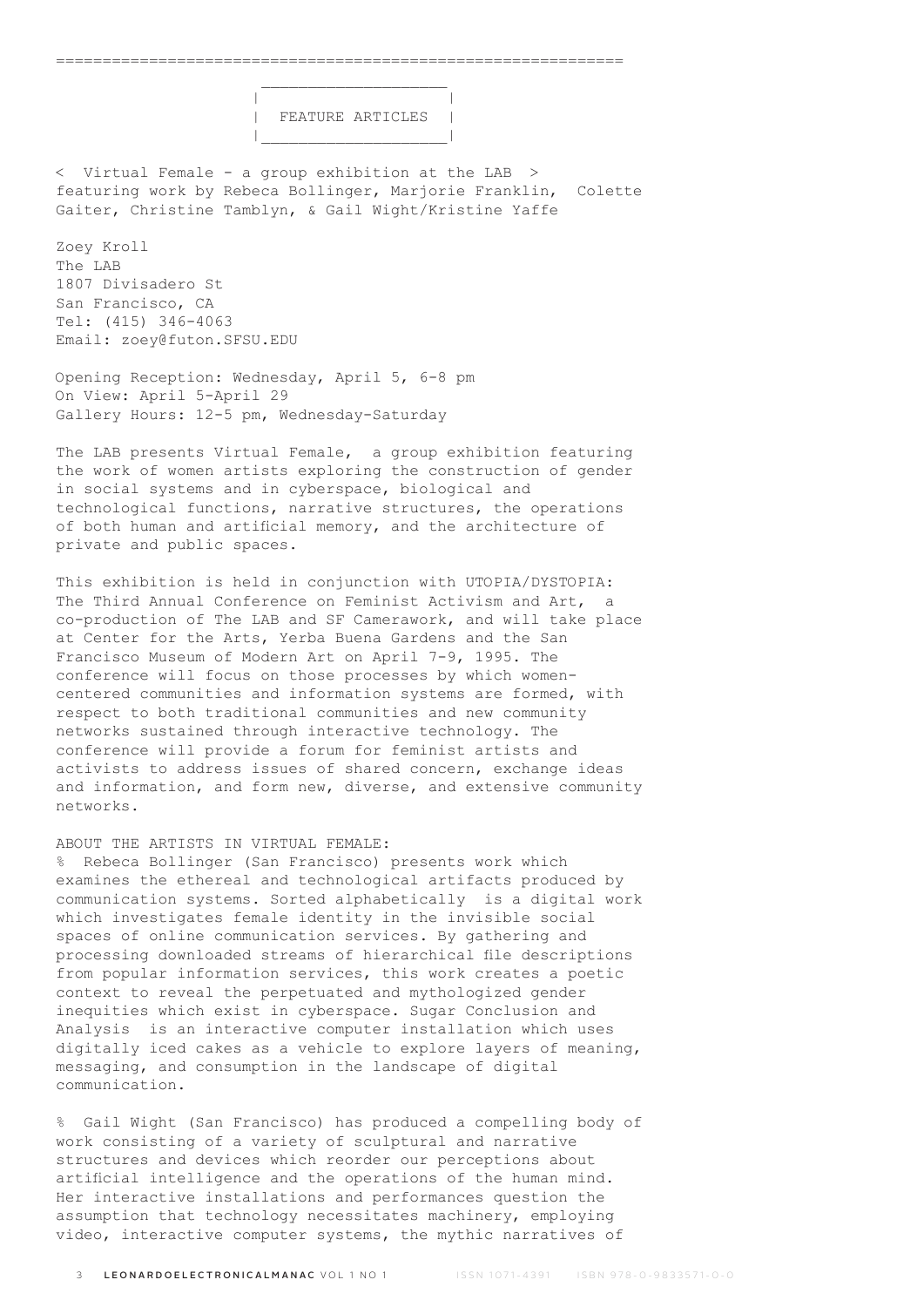the Inuit and dozens of other female cultures, modern myth, her own scientific experiments, biomedical tools such as the memory patch used by neurologists, computer chips, and other unusual materials and methods. Wight's interactive art involves the viewer/participant in a process of perception which evokes awareness of her own bodily functions, memory processes, and thought structures in regard to 'the models of Einstein, Bohr, Shroedinger, and Heisenberg; the emerging structure of the human genome; and the nightly news in all of its masks.' For the Virtual Female exhibition, she is collaborating with neuro-psychiatrist Kristine Yaffe to create a piece exploring the ways in which hormones interact with the shaping of an infant's brain, and the subsequent social repercussions.

% Colette Gaiter (St. Paul, MN) presents an interactive computer installation called easily remembered/conveniently forgotten, which looks critically at how popular media images serve the needs of their creators in presenting 'reality' or history. In this work, the artist uses HyperCard to construct her own world view while simultaneously examining examining existing ones. Appropriated photographs, engravings, and texts are presented in altered contexts on the computer screen along with collected memorabilia. The texts and images selected by the artist reference historical incidents of interracial conflicts and sexual discriminations involving the silencing of women in various social contexts. Through their interaction with the installation, participants are invited to manipulate iconic representations which destabilize the boundaries of race and gender. The user becomes involved in a discourse of the systematic processes by which values held hundreds of years ago in American history are replicated in current cultural and societal phenomena.

% Christine Tamblyn (Miami, FL) presents Mistaken Identities, a project incorporating a variety of imaginary pornographic tableaux featuring a plethora of 'wicked women' drawn from the history of arts and sciences (Marlene Dietrich, Frida Kahlo, Catherine the Great, Maya Deren, Margaret Mead, Marie Curie, Simone de Beauvoir, Josephine Baker, Mary Shelley, Zelda Fitzgerald, Gertrude Stein, Isadora Duncan, etc). Altered archival photographs are interwoven with the texts of letters and diary entries in multiple digital prints. The project incorporates "gender blending, anachronisms, abrupt elisions in point of view, egregarious exotica, theoretical interlocutions, lyrical interludes, personal vendettas, artificial embellishments, paradoxical pastiches and salacious lacunae. Pharmacological adventures/addictions, fashions, jewelry, perfumes and gardens, tragic accidents, nervous breakdowns, violent skirmishes, obsessive compulsions, legal transgressions, masquerades, seductions, psychic cannibalism, hysteria, bizarre domestic arrangements, lavish expenditures, eccentric eating habits and sentimental deathbed scenes will be fetishistically eroticized."

% Marjorie Franklin (Chicago, IL) presents Seduction, an interactive computer/audio installation which explores physical and emotional relationships between humans and computers. The computer becomes a desiring subject, lusting after the bodies of humans it sees in the installation space. The participant triggers vocal responses from the computer as she walks around in the installation space. The 'voice' of the computer reacts to the movement of the participant by comparing its own body to hers, making seductive and complimentary comments with degrees of emotion which correspond to her navigation of the space.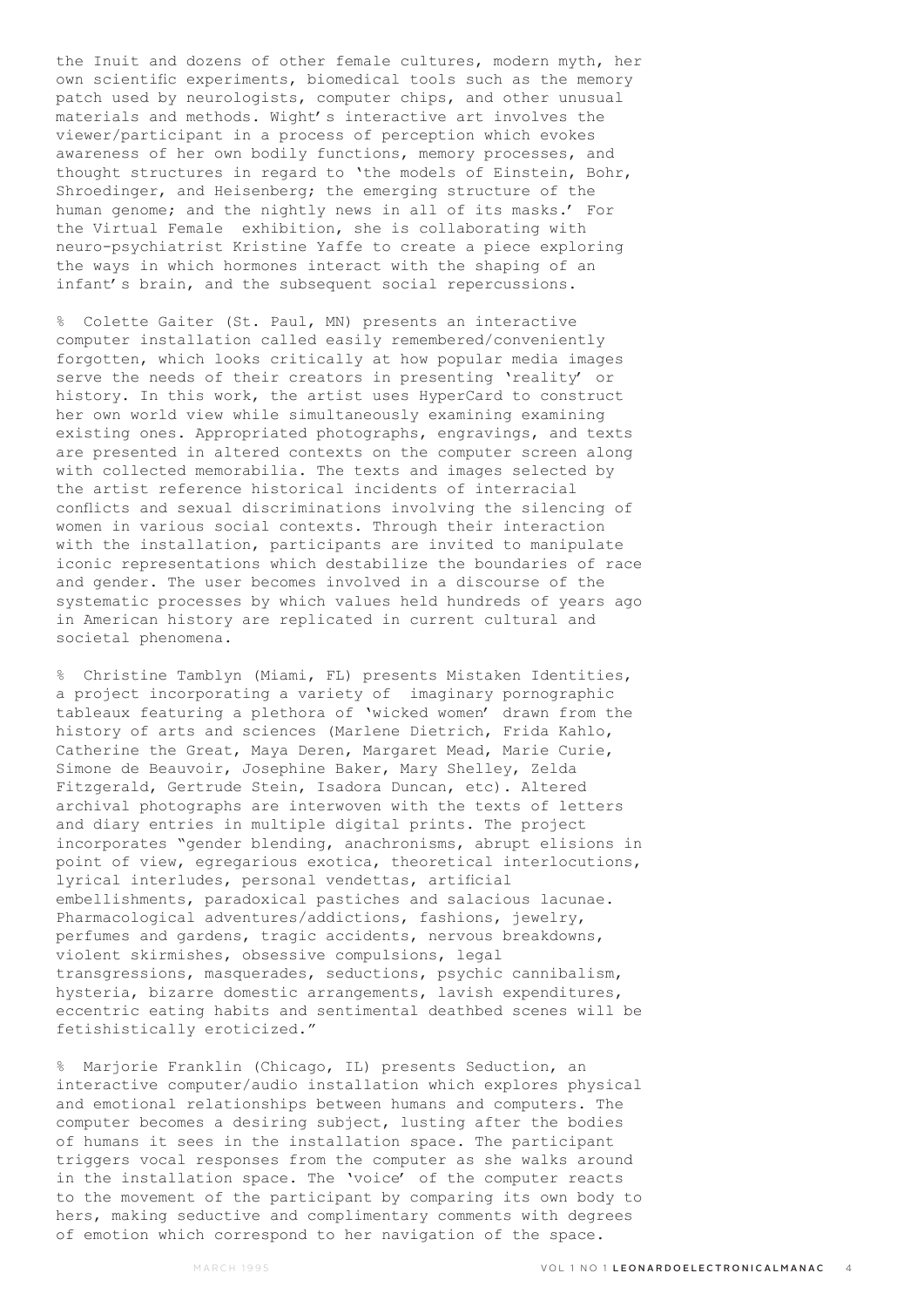Through her interaction of her body with the voice, the viewer becomes attuned to the shape of the voice's space. \*\*\*\*\*\*\*\*\*\*\*\*\*\*\*\*\*\*\*\*\*\*\*\*\*\*\*\*\*\*\*\*\*\*\*\*\*\*\*\*\*\*\*\*\*\*\*\*\*\*\*\*\*\*\*\*\*\*\*\*\* < "Out There Art" - Exhibition of Student Artwork >

Advanced Computer Imaging Joan Truckenbrod, Faculty The School of the Art Institute of Chicago 37 South Wabash Avenue Chicago, IL 60603 USA Email: joantruc@tmn.com

The artwork in this exhibit was created by students in the Advanced Computer Imaging course taught by Joan Truckenbrod at The School of the Art Institute of Chicago. This course engages students in a dialogue concerning the aesthetics of the digital image, and the critical and theoretical issues surrounding digital media. Students study computer imaging techniques using high resolution Silicon Graphics computers. Projects require exploration and experimentation using various methods for creating compositions based on constructs such as abstraction, fragmentation and synthesis. In this process, students integrate traditionally different modes of artistic expression including use of the lens of a camera, the stroke of a brush and the gesture of the hand. Students study the aesthetic traditions that have influenced artists in their use of computers, in order to develop an awareness of these movements and an understanding of the intentions of these artists. The artwork of contemporary computer artists is discussed. Students develop the skills, knowledge and creative imagination necessary to create their own unique body of work.

In this course a history of electronic arts is presented, including exhibits and artists using electronic technology in the artmaking process. It is important for students to have a familiarity with the ideas of artists creating art in this medium as their work extends upon the artwork of these early pioneers. The artwork of artists currently working with electronic media, including imaging, kinetics and interactive work, is also discussed. Aesthetic traditions of this electronic artwork are also discussed as traditions such as photo montage and collages share ideas and processes with computer imagists. The traditions of cut-and-paste, fragmentation, abstraction and reconstruction have a direct impact on the way artists use the computer to create images.

The objective of this course is to activate students into exploring and experimenting with ideas and imaging techniques until their own vision about their artwork comes into focus. Through class discussions and individual critiques, each student begins to sharpen their ideas and refine their artwork. Technical skills and knowledge are built up as increasingly more complex projects require more technical expertise. Technical skills and knowledge of hardware and software are critical for artmaking in the electronic arts. However, the teaching of this information must take place within the context of artmaking, integrating the computer into the creative process. New knowledge needs to relate to some existing body of knowledge - in this case art and artmaking. However, the most important aspect of teaching computer imaging is developing a vocabulary necessary for critical thinking and discussion of the theoretical and aesthetic issues in electronic artwork.

Megan Daly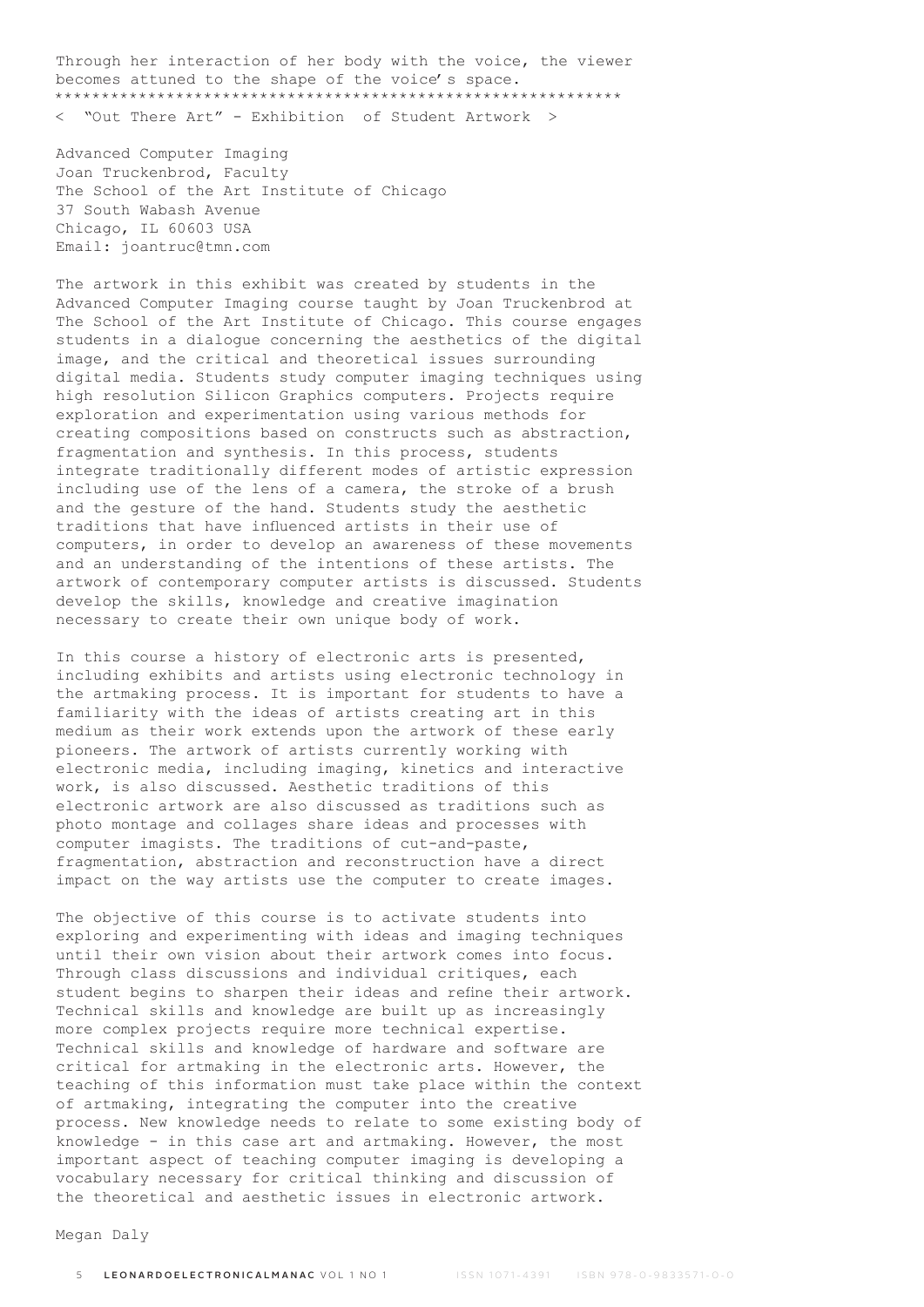I am an artist/writer/educator, currently living outside Chicago, attending SAIC as a graduate student, and working for a small interactive/multimedia company. These images are the first set in a series which will illustrate a piece of verse I wrote several years ago. The text in the five images comprises the first stanza of the poem. While I often combine text and image in my professional work for others, this is my first attempt to do so in my personal work. I welcome any feedback.

# Soo Yun Eo

Two images I present are about my family and my native country. Since I left my native country, Korea, I came to realize that my family and my heritage as a Korean are the true anchors for my life in the new country. I appreciate the love my parents and my siblings have shown to me. Now that I am forced to be adjusted to a new life, I cherish the memories from my native country. The source of these images are old family photos.

# Chris S. Johnson

Art is only a representation of an original that we will never see or understand. Viewers perceive minute details of the processes and the influences on the artist and their work. As with Duchamp's work we get a glimpse of another dimension. A person in today's Technological / Information society counts on the computer, e-mail, telephone, the cash machine and many other things to be there. How many though, understand the complex processes that go on behind these machines. The computer has become my sketch book, drawing board and gives me the finished product. The computer is a creative environment with a flexibility unavailable in other mediums. The variety of tools and possibilities, gives me a veritable image processor. All my creative energies are expended and preserved as an electronic file (mathematical formulation) only to be viewed when called upon. The original will never be touched by human hands. It exists without space or time. =============================================================

 $\mathcal{L}_\text{max}$  and  $\mathcal{L}_\text{max}$  and  $\mathcal{L}_\text{max}$  and  $\mathcal{L}_\text{max}$  | | | PROFILES | |\_\_\_\_\_\_\_\_\_\_\_\_|

< The Incident - An international symposium to examine art, technology and phenomena > Rob La Frenais Case Postale 120 CH-1700 Fribourg 1, Switzerland. Email: 75337.206@compuserve.com Tel: 41 (0) 37 22 22 85 Fax: 41 (0) 37 22 61 85

June 30-July 2 1995, Fribourg, Switzerland

The Incident is a new international event, taking place in the mediaeval city of Fribourg, Switzerland in which major figures from the worlds of art and technology will sit down for the first time with researchers into phenomena, covering areas such as UFO research, parapsychology, dreams and other subjects that concern exploration of human consciousness.

Speakers so far are are Jacques Vallee, astrophysicist and UFO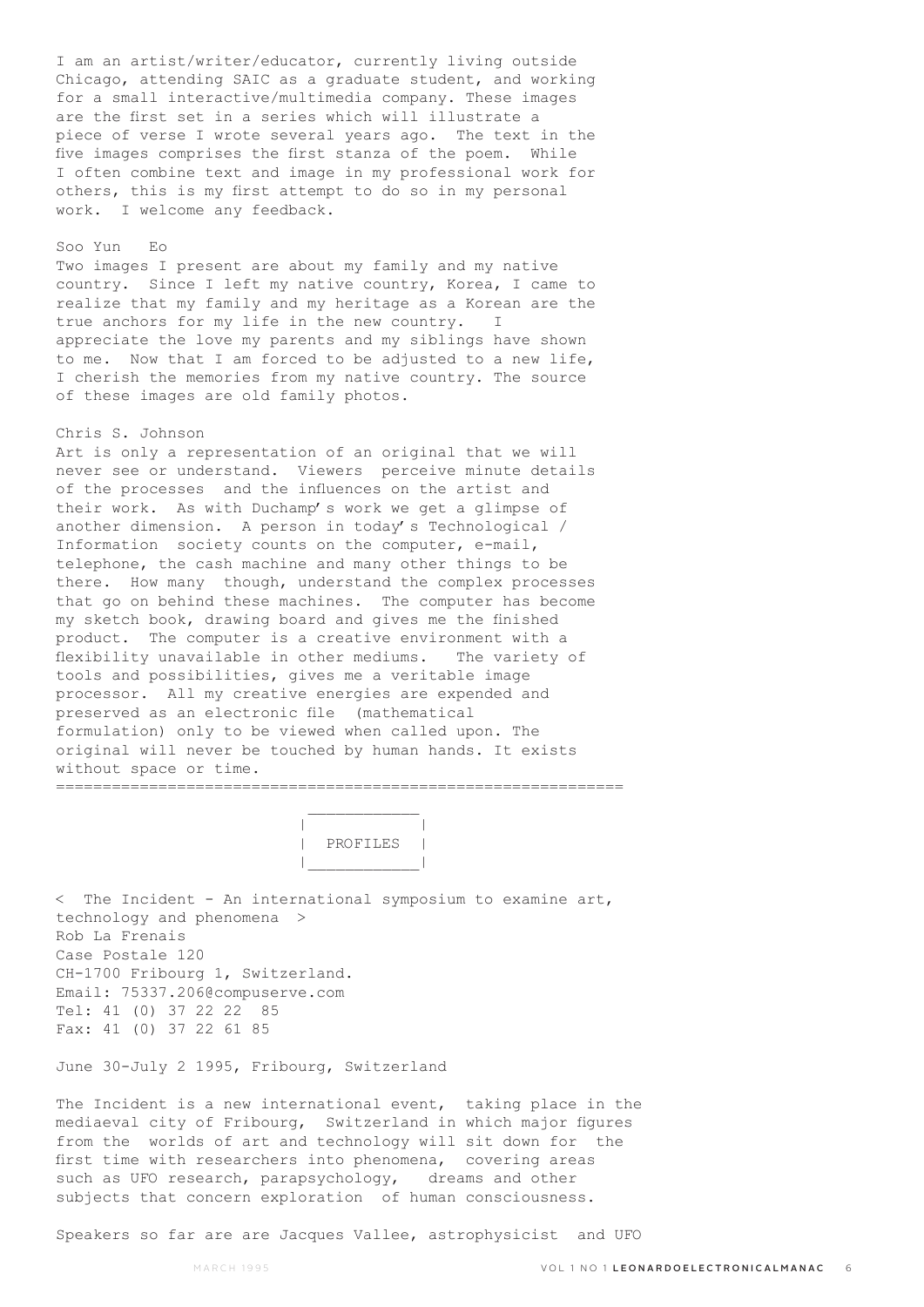researcher, James Turrell, light and earth artist currently creating an artwork from an extinct volcano in the Arizona desert, Terence McKenna, ethnobotanist, explorer and millenialist commentator on the politics of consciousness, Ulrike Rosenbach, performance artist and former associate of Beuys who will be discussing her work on angels, Roy Ascott, electronic networking pioneer and philosopher, Michael Lindemann, political researcher into military cover-ups, Kathleen Rogers, virtual reality artist who proposes a synthesis of psi phenomena and telepresent technology, Jim Schnabel, author of 'Dark White' and Round In Circles' which examines the sociology of the UFO research community and the crop circle phenomena respectively, Keiko Sei, who will present her research on telepaths in Eastern Europe, Michael Heim, author of 'The Metaphysics of Virtual Reality', Kristine Stiles, art historian, Budd Hopkins, researcher in UFO abductions, H-R Giger, sculptor and creator of the sets and creatures in 'Alien' and Homer Flynn, representing the Residents, legendary anonymous music group, who will present a live CD Rom demo of their 'Freakshow' and 'The Gingerbread Man'.

The aim of the symposium will be to study different approaches to consciousness as more and more people are becoming convinced that phenomena, such as UFO sightings or contacts, psychic activity, or other anomalous events have become real in their lives. Whether as hard fact, the product of the subconscious or simply a projection of imagery from mythology or science fiction, it is useful to look at this subject through the eyes of the contemporary artist as well as the scientist in the act of visualising and mediating the nature and value of reality and experience. The symposium intends to bring together parallel debates from often differing fields, for example, the comparison of of cyberspace, virtual reality and artificial life with studies of the nature of religious experience, shamanism, and dreaming. Attending The Incident will place you at the forefront of discourse in this rapidly developing area.

The symposium will be part of a larger artistic programme which includes exhibitions, performances, video, film and music and which takes place as part of the Belluard-Bollwerk International 95, the arts festival of Fribourg, Switzerland, which will be devoted to the themes of 'The Incident', taking place from June 30-July 15 1995.

For futher enquiries about the programme please contact Rob La Frenais (Artistic Director), for details and booking form (advance booking is advised) please contact The Administrator, at the Belluard-Bollwerk International. \*\*\*\*\*\*\*\*\*\*\*\*\*\*\*\*\*\*\*\*\*\*\*\*\*\*\*\*\*\*\*\*\*\*\*\*\*\*\*\*\*\*\*\*\*\*\*\*\*\*\*\*\*\*\*\*\*\*\*\*\*

< The LAB Gallery >

Zoey Kroll The LAB 1807 Divisadero St San Francisco, CA Tel: (415) 346-4063 Email: zoey@futon.SFSU.EDU

The LAB/The%art%re%grp, Inc. is an interdisciplinary artists' organization which supports the development and presentation of new visual, performing, media and literary art. The LAB assists artists in the creation of new work and presents new work of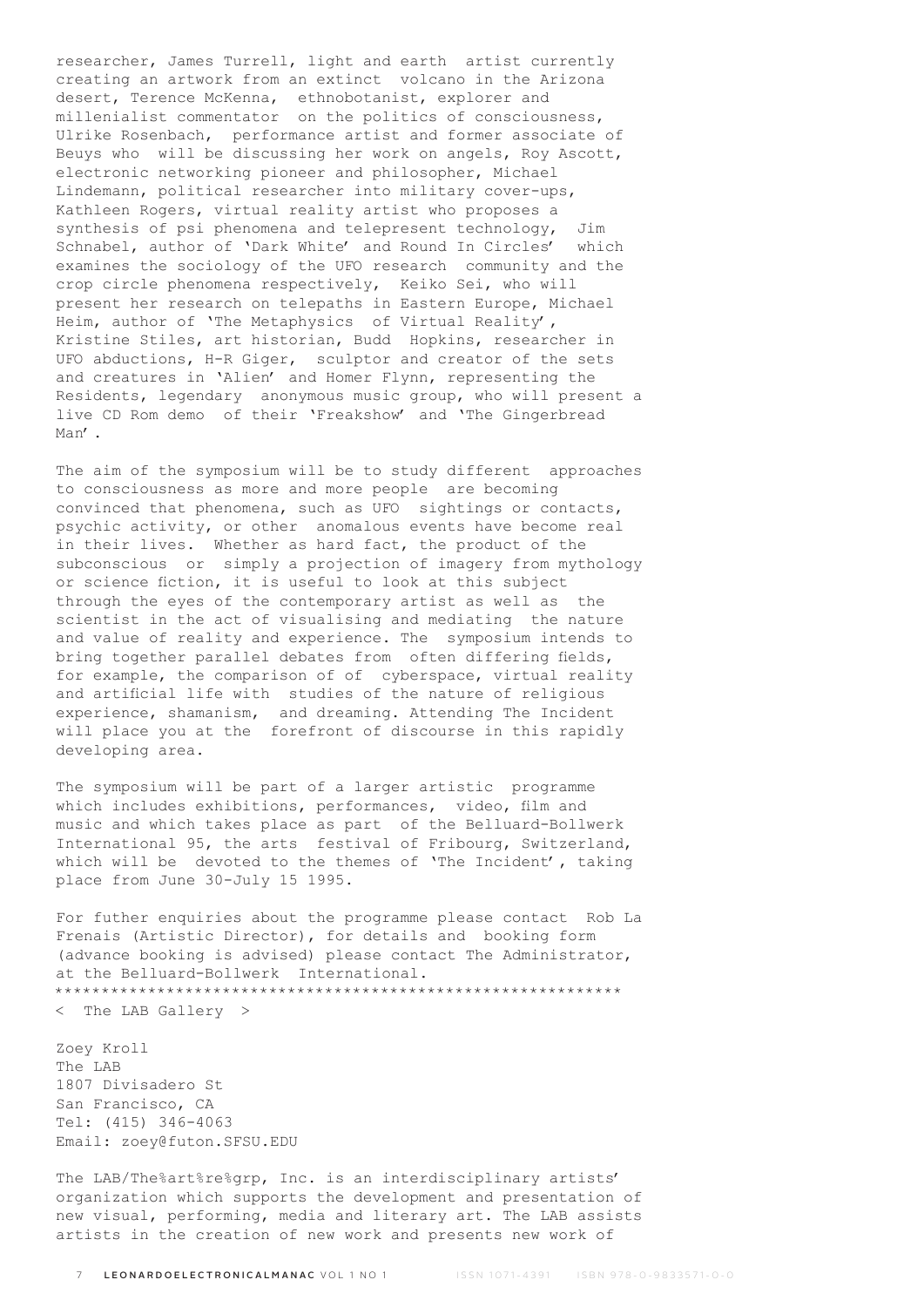the highest quality by interdisciplinary and experimental artists. Of interest is work which crosses boundaries - material, cultural or presentational -- and encourages new artistic and social dialogue between artists and audiences.

Over the past ten years, The LAB has earned a reputation as one of the San Francisco Bay Area's foremost presenters of visual and interdisciplinary performance art. Since its inception in 1983, The LAB has consistently received critical acclaim for its presentation of new experimental work in a variety of media by local, national and international artists. The LAB presents exhibitions, performances, new music, and literary events. Video programs, community forums, and workshops are frequently presented in conjunction with exhibitions and performances.

The LAB supports emerging artists and under-recognized midcareer artists by providing honorariums, publicity, technical support and access to unique technical resources such as SoundLAB, a state-of-the-art digital audio editing facility. The LAB is the only gallery/performance space of its kind in the Bay Area which provides free computer sound editing workshops for lower-income women and urban youth, and artist residency opportunities for compelling projects incorporating innovative uses of sound, including video/radio projects, and music/sound scores for dance, theater, performance art, and audio/visual installations. =============================================================

 $\mathcal{L}_\text{max}$  and the contract of the contract of the contract of the contract of the contract of the contract of the contract of the contract of the contract of the contract of the contract of the contract of the contrac

|\_\_\_\_\_\_\_\_\_\_\_\_\_\_\_\_\_\_\_\_\_\_\_\_\_\_\_\_|

 | | | LEONARDO DIGITAL REVIEWS | | MARCH 1995 |

 Editor:Roger Malina Coordinating Editor:Kasey Rios Asberry Assistant Editor: Susanna Camp Editorial Advisors: Chet Grycz, Judy Malloy, Annick Bureaud, Marc Battier Review Panel (includes): Rudolf Arnheim, Simon Penny, Mason Wong, Stephen Wilson, Robert Coburn, Marc Battier, Thom Gillespie, Jason Vantomme, Geoff Gaines, Clifford Pickover, Barabara Lee, Sonya Rapoport, Richard Land, P. Klutchevskaya, Paul Hertz, Francesco Giomi, Bulat M.Galeyev, Christopher Willard, Gerald Hartnett, Henry See, Kasey Asberry, Shawn Decker, Roger Malina, Rainer Voltz, Michele Emmer, Curtis Karnow, Jose Elguero ============================================================== < Introduction: Conflict of Interest by Roger Malina > It is a sunny Sunday afternoon in Marseille, France. I have

just finished going over this issue of Leonardo Digital Reviews as assembled by Kasey Rios Asberry in San Francisco. I enjoyed it- from Buckminsterfullerene to Data Trash, passing through Karnow's reviews of two CDs (he liked one, sort of).

But then I noticed that Emmer's review deals with books written by Hargittai, who wrote the Editorial in this LDR. I also noticed that in the table of contents we had credited the authors of the reviews but not the authors of the original work- whose work is it - ah those critics!. And then the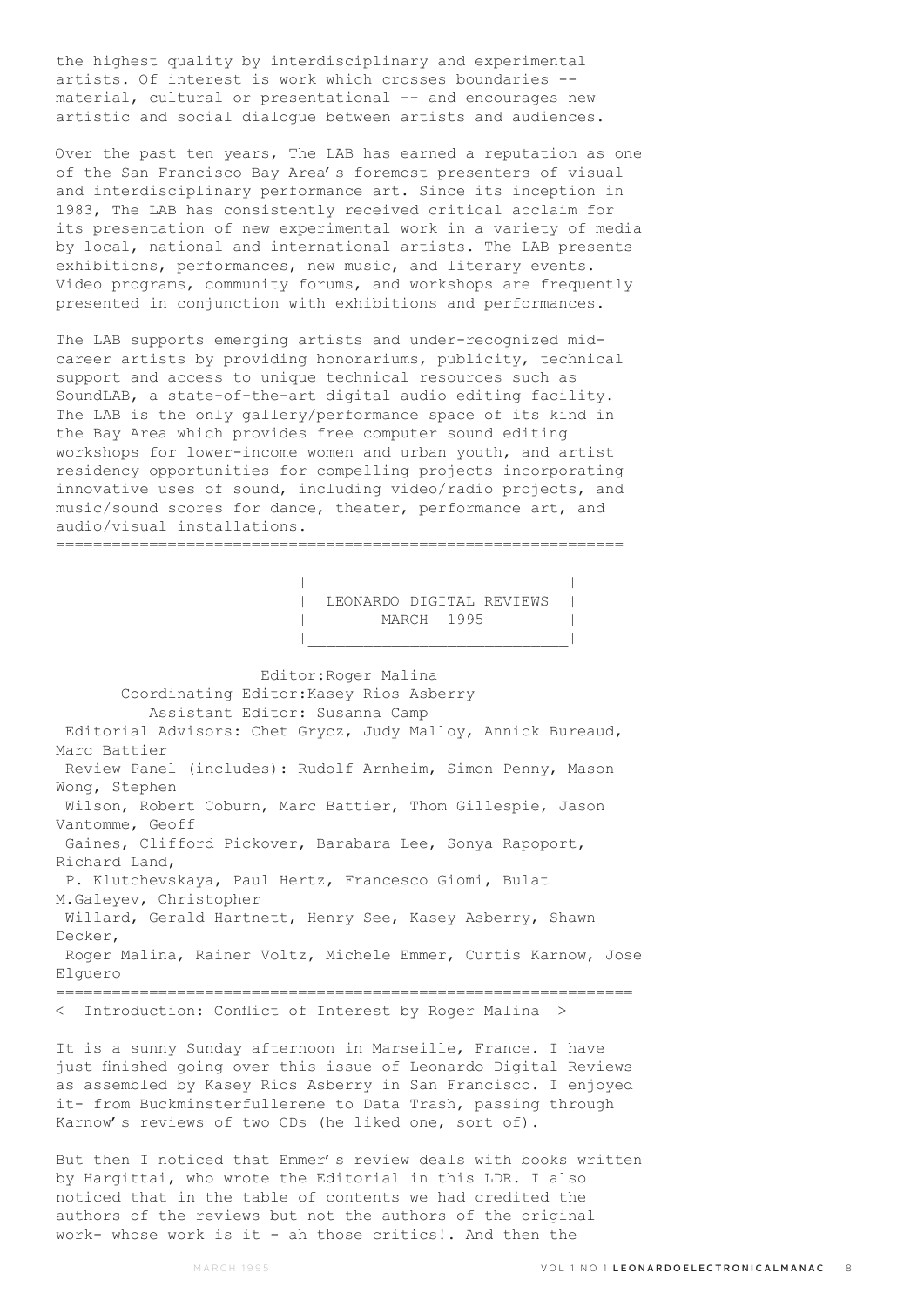positive review of The Well Tempered Object - well that book is by an author whose work is published by the same publisher as Leonardo, and is a friend of the editor of LEA. And the negative reviews in this LDR were written I suspect by reviewers who had no personal connection with the author of the work. Hmm. Cozy group this LDR bunch, we like our stuff and hate the other stuff. But then it's easier to write a negative review of work by someone you never have to meet. But then, let's be optimistic and hope that maybe we get to know people whose work we find interesting.

One of the wonderful things about the internet is that the cozy work of a community of scholars can easily be exposed to new influences and ideas. And outsiders can easily become insiders. So if you disagree with the reviewers - send us email at davinci@uclink.berkeley.edu and we will publish your alternative thoughts. If you want to write reviews about work that we never even mention, contact us. In fact I just got email from Kevin Murray (Nil Desperandum) (kmurray@werple.mira.net.au) in Australia- he asked to be added to the LDR Review panel. He found the LDR reviews posted on the LDR WWW page (check Reviews or LDR at URL http://wwwmitpress.mit.edu/Leonardo/).

So  $-$  if you think we have a conflict of interest  $-$  join in! email to davinci@uclink.berkeley.edu. If you would like to have your work reviewed- send it in- physical works by snail mail to the Leonardo Editorial Office ( 236 West Portal Avenue, #781, San Francisco, Ca 94127, USA)

==============================================================

< Editorial: Istvan Hargittai >

Member LEONARDO Editorial Advisory Board E-mail: hargittai@ch.bme.hu

A Fuller Bridge

The discovery of the sphere-like C60 Buckminsterfullerene molecule, followed by the emergence of a whole new fullerene chemistry seems to provide a unique opportunity to lessen the separation between C. P. Snow's two cultures. The drama of the discovery and the magnificent simplicity of the structure are capable of attracting the attention of not only other scientists outside chemistry but a broad circle of interested lay persons. Both the story and the structure are rich in cultural implications.

In a laser beam evaporation experiment of graphite, at the beginning of September 1985, a group of scientists at Rice University in Houston, Texas, identified a set of conditions in which the C60 species could be produced in an incredibly high relative abundance in comparison with any other cluster. This extraordinary relative stability prompted the researchers to look for the structural reason of its formation. First they came to the conclusion that it should be a closed cage structure. Having known this much they could have quickly come to the conclusion of the shape of the truncated icosahedron, one of the thirteen Archimedian polyhedra. In hindsight this is what should have happened.

Instead, they were merely searching for a sphere-like structure composed mostly of same-size regular hexagons, based on the graphite sheets. They remembered the U.S. pavilion of the Montreal Expo 67 which led them to the works of Buckminster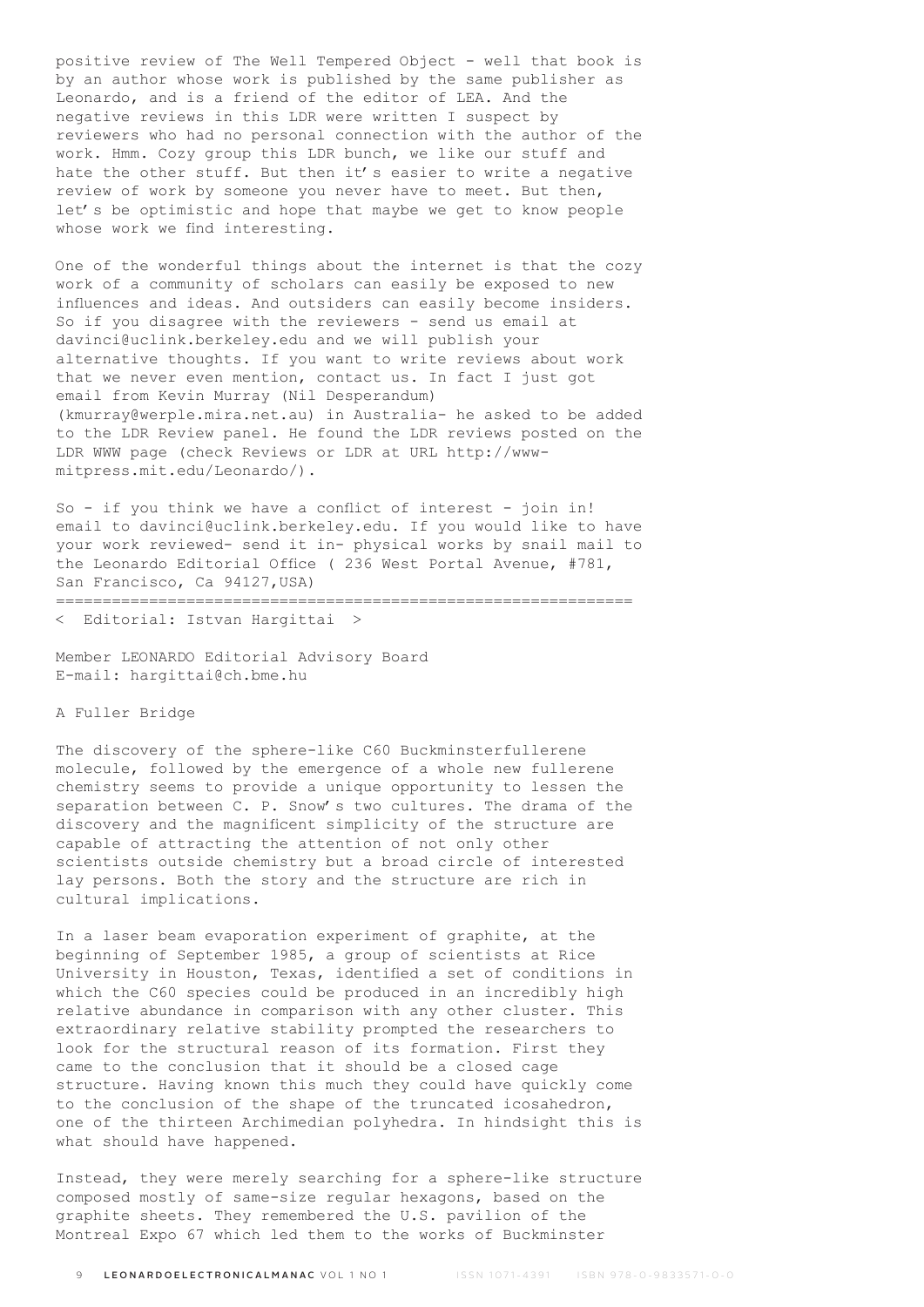Fuller. Playing with models then, they came finally to the conclusion of the structure consisting of 12 regular same size pentagons and 20 regular same size hexagons.

The route to the discovery thus was connected to Buckminster Fuller's name in the researchers' mind and they named the new molecule buckminsterfullerene. This is a very long name for a relatively simple compound. However, any exact name would even be much longer. It is also a respectable name for an important molecule whereas names such as footballene, soccerene, buckyball and the like sounded too playful. In fact, though, the official succerball consists of the same number and form of patches as the truncated icosahedron. Buckminsterfullerene is the third modification of carbon, in addition to graphite and diamond, and Nature seems to have kept it secret for a long time. There is now an avalanche of similar all-carbon molecules, all belonging to the fullerene family and technically as many new modifications of carbon. One of the most intriguing features of fullerene chemistry is that metal atoms may get inside the C60 ball and even a new designation had to be devised to describe this mode of forming chemical associations. Thus, for example, the buckminsterfullerene molecule containing a lanthanum atom within is designated as La@C60. An interesting feature of the discovery was that it was a lucky crossing of two separate lines of research. In one, Harry Kroto was looking for molecules of interstellar space and for him the laser beam evaporation of graphite served for mimicking interstellar conditions of forming new species. In the other, Rick Smalley had built a sophisticated apparatus in which loosely bound groups of atoms were formed and observed, called clusters. The graphite evaporation experiment combined their experience and interest, and brought cluster physics and astrophysics together in a chemical exercise.

Their experiment though was not the first of its kind. About a year before, another group in a similar experiment detected and published the products of graphite evaporation by laser beam. Although the relative abundance of C60 was not so striking as in the Houston experiment, in hindsight again, it could have been noticed. It was not though, and not only by the researchers who produced the data but by the readers of the prestigious journal either, where the report had appeared.

When the report of the Houston group was published, it invited interest but the landslide in the new chemistry started when another team found a way to produce buckminsterfullerene in measurable quantities enabling any chemist who wished to do so to experiment with the new substance.

The discovery of buckminsterfullerene was serendipitous but it was not luck alone but hard work, training, experience, and curiosity that all came together in utilizing the serendipity. As Louis Pasteur stated, in the field of observation, chance only favors those minds which have been prepared.

Curiously, several suggestions, unknown to the discoverers, preceded the discovery. They all pointed to the feasibility of the substance that we call today buckminsterfullerene. In 1970, a Japanese scientist suggested C60 of a truncated icosahedral shape, purely out of symmetry considerations. In 1973 a Moscow group of scientists did some theoretical calculations leading to the suggestion of the great relative stability of C60 molecule of the truncated icosahedral shape. Even before, in 1966, a British chemist and science writer mused in print about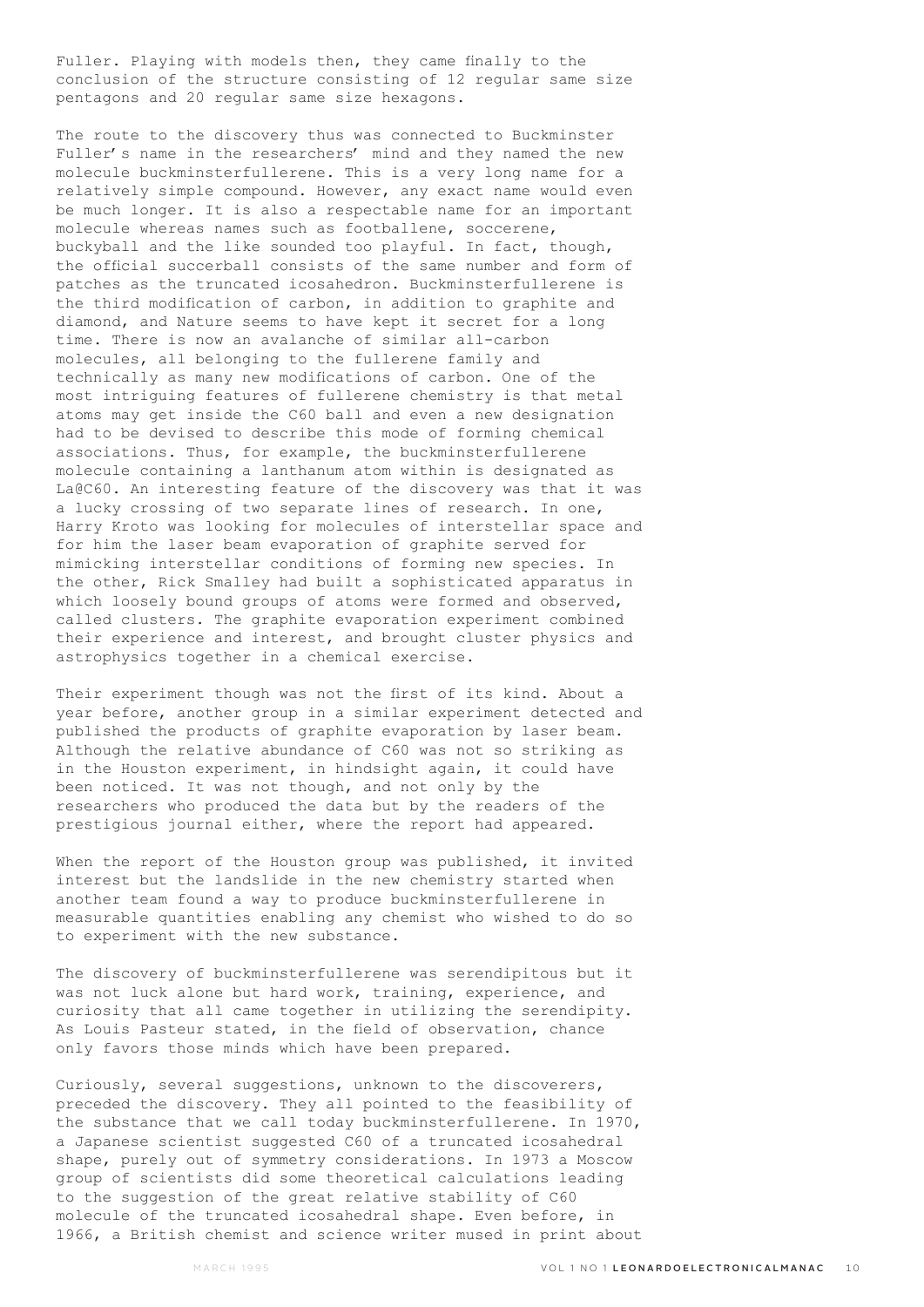the possibility of graphite sheets curling up into hollow balllike molecules. There are thus many threads of the buckminsterfullerene story, and Buckminster Fuller's entering the picture had more than symbolic significance. Fuller was not only the creator of geodesic domes but an advocate of physical geometry in which the dodecahedron and the icosahedron played an important role. His writings may be controversial if looking for the specifics but it is his influence, exerted over broad ranges of disciplines, that not only survives him but appears to provide fruitful stimuli in different fields.

The physical importance of the icosahedron and the relevance of Fuller's teachings were stressed by the discoverers of virus structures, in the early 1960's who stated that the solution we have found... was, in fact, inspired by the geometrical principles applied by Buckminster Fuller in the construction of geodesic domes. The resemblance of the design of geodesic domes to icosahedral viruses had attracted our attention at the time of the poliovirus work Fuller has pioneered in the development of a physically orientated geometry based on the principles of efficient design. Alas, it seems that the influence on this important microbiological research did not spill over to other fields.

The situation may be different with the buckminsterfullerene story. A whole new field is being created, one that is new not only by the unique shape of the C60 molecule but by the sizerange that is getting involved. Fullerenes appear not only as isolated molecules but as sheets and tubes and molecular wires in a great variety. The potential applications range from superconductivity to anti-AIDS agents. Fullerene chemistry is becoming an important part of a new area, often called nanochemistry, referring to sizes of the magnitude of many, though rather finite number of molecules.

There is added attraction in this new chemistry in the accessible shape of the buckminsterfullerene molecule. The truncated icosahedron is not too common, such as the cube but not too complicated either to make it difficult for lay persons to understand and recognize. It is special enough to catch the eye. It is pleasing not only to chemists but to interested lay persons as well when this shape is recognized outside chemistry. It may be a children's climber, a lamp, the soccerball itself and others, including a conspicuously beautiful drawing by Leonardo da Vinci.

Had the original discoverers known their geometry better, had Euler's formula popped into their mind as soon as they started looking for the shape of the cage consisting of 60 carbon molecules, they might have had no reason for reaching out to Buckminster Fuller, or, eventually also to one of the illustrations in Darcy Thompson's Growth and Form, for that matter. In that case the synergistic impact of their discovery would have almost certainly been much less significant, although this is not equivalent to praising the lack of being versed in geometry. On the contrary, one of the side benefits of this outstanding chemical discovery may be an enhanced interest in three-dimensional geometry and a strengthened commitment towards geometry education in our schools. This is but one aspect in which the smooth rolling buckminsterfullerene molecules may facilitate bridging our two cultures. ==============================================================

#### REVIEWS

## \*\*\*\*\*\*\*\*\*\*\*\*\*\*\*\*\*\*\*\*\*\*\*\*\*\*\*\*\*\*\*\*\*\*\*\*\*\*\*\*\*\*\*\*\*\*\*\*\*\*\*\*\*\*\*\*\*\*\*\*\*\*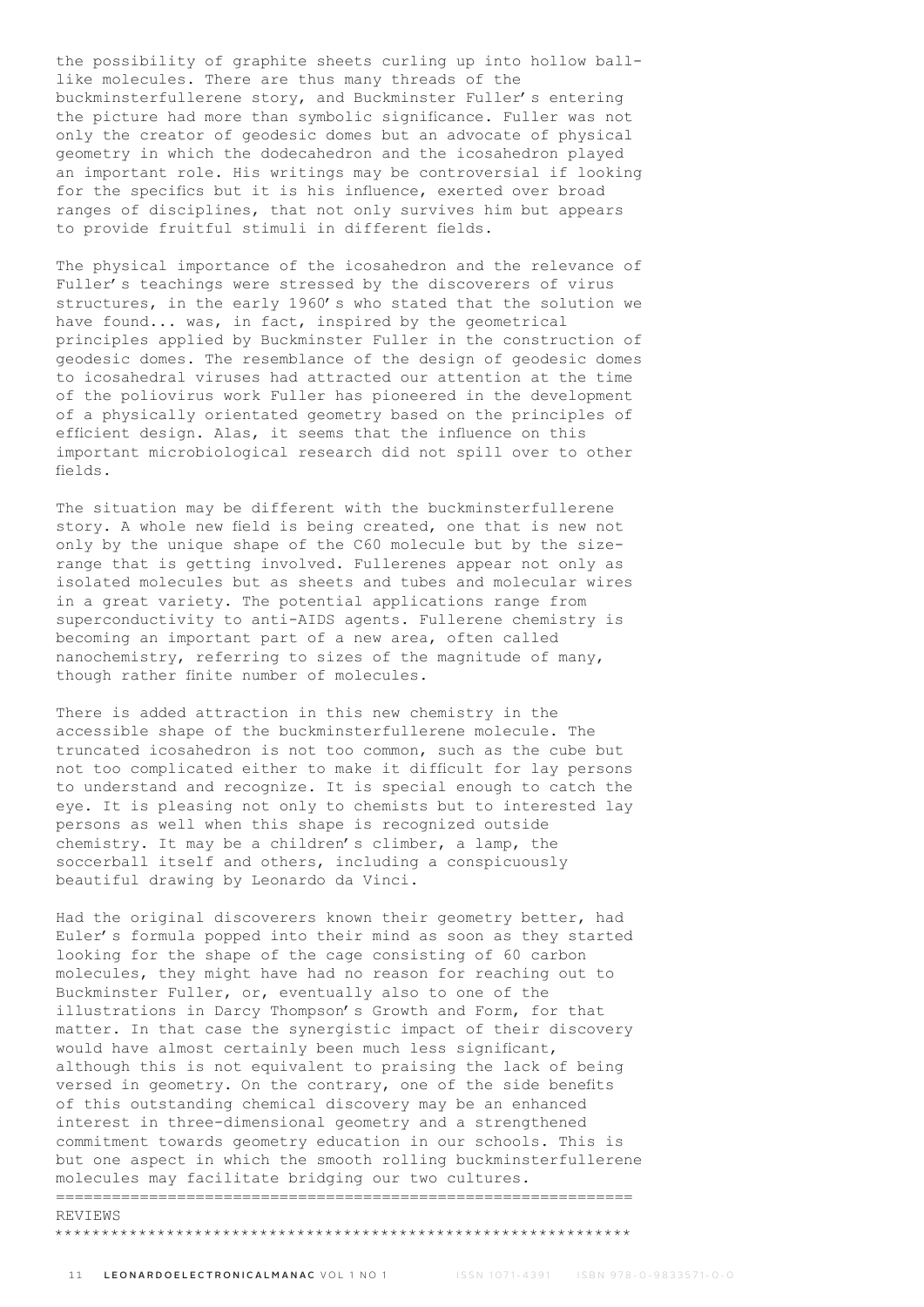< Book Review: Symmetry >

.............................................................. Symmetry: a Unifying Concept, Istvan Hargittai and Magdolna Hargittai, Shelter Publications Inc., Bolinas, CA., 1994. 222 pp., Illus., \$ 18. ISBN 0-936070-17-X.

Reviewed by Michele Emmer, Dipartimento di Matematica, Universit` Ca' Foscari, Dorsoduro 3825/E, Ca' Dolfin, 30123 Venice, Italy.

+Symmetry is a vast subject, significant in art and nature. Mathematics lies at its root and it would be hard to find a better one on which to demonstrate the working of the mathematical intellect. This phrase is quoted from a little and well-known book entirely dedicated by the mathematician Hermann Weyl to the theme of Symmetry [1]. The volume was first published in 1952 and it was a revised version of the series of lectures that Weyl gave in the previous year at Princeton University. One of the authors of the volume Symmetry: a Unifying Concept, Istvan Hargittai, has edited two large volumes, more than 1.000 pages each, dedicated to the same topic, with almost the same title. The first one in 1986, Symmetry: Unifying Human Understanding, [2] the second one in 1989 by the title Symmetry 2: Unifying Human Understanding [3]. Ervin Y. Rodin in his foreword to the first volume explains that: +The project Symmetry presented here was an ambitious one. Its scope is tremendous, with subjects from fractals through court dances to crystallography and literature. Symmetry is really a vast subject! In his preface to the same volume, Hargittai, editor of the volume, quotes from the letter of invitation he sent to prospective contributors: +It is, of course, commonplace today that not only is symmetry one of the fundamental concepts in science, but it is also possibly the best bridging idea crossing various branches of sciences, the arts and many other human activities.

Whereas symmetry has been considered important for centuries, primarily for its aesthetic appeal, this century has witnessed a dramatic enhancement in its recognition as a cornerstone scientific principle. In addition to traditionally symmetryoriented fields such as spectroscopy or crystallography, the concept has made headway in fields as varied as reaction chemistry, nuclear physics or the study of the origin of the Universe. At the same time, in its traditional fields its meaning and utility have greatly expanded. It may be sufficient to refer to antisymmetry, dynamical symmetry, generalized crystallography, or the symmetry analysis of music and of artistic design. Istvan and Magdolna Hargittai wrote together another volume, Symmetry through the Eyes of a chemist, in the introduction of which they wrote the following:

Fundamental phenomena and laws of nature are related to symmetry and, accordingly, symmetry is one of science's basic concepts. Perhaps it is so important in human creations because it is omnipresent in the natural world. Symmetry is beautiful although alone it may not be enough for beauty, and absolute perfection may be even irritating. Usefulness and function and aesthetic appeal are the origins of symmetry in the worlds of technology and the arts.

In his review of Symmetry 2: Unifying Human Understanding, Roger Malina wrote that the editor of this 1,000-page opus, has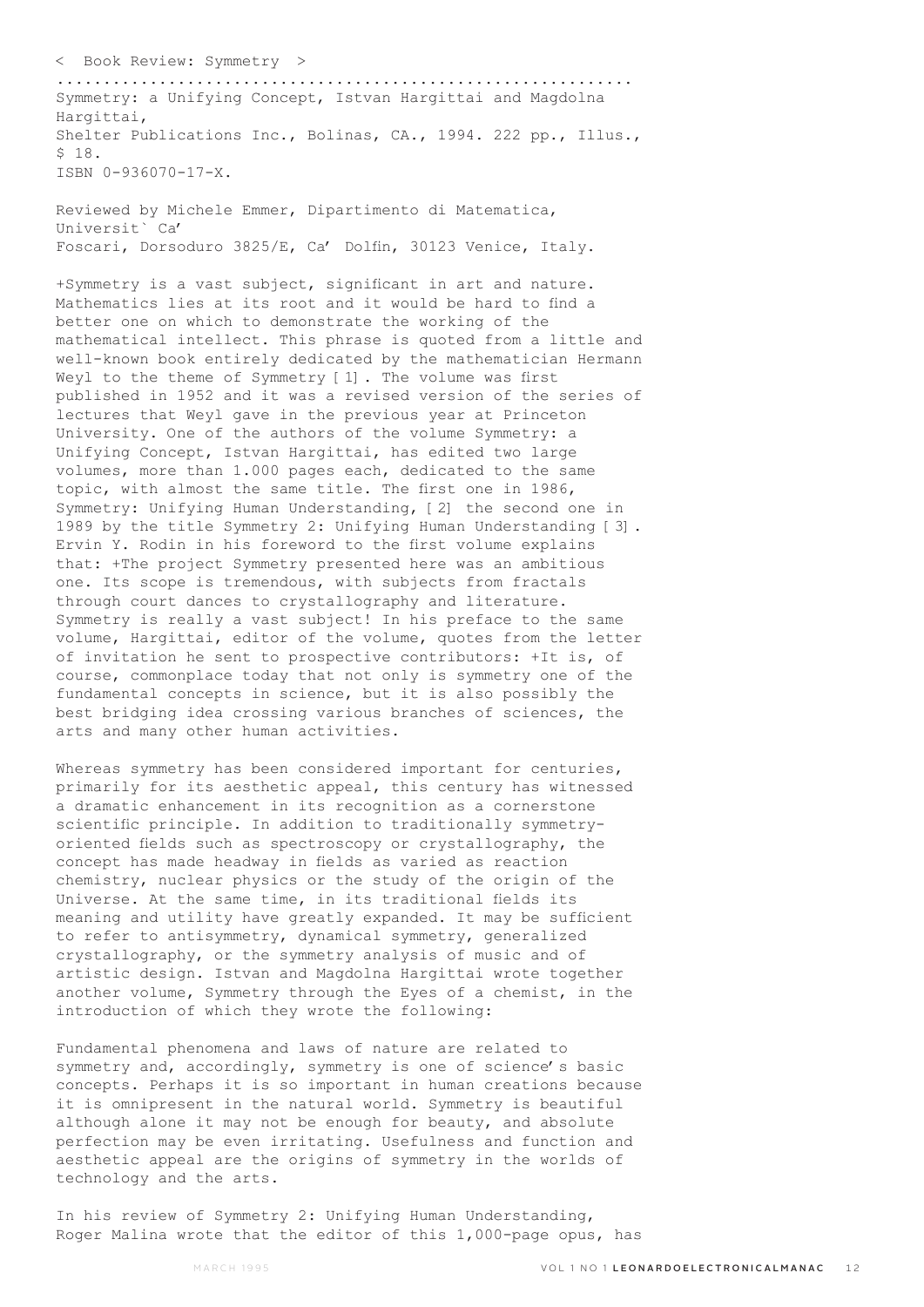accomplished an amazing task. He has found authors with new things to say about symmetry...This second volume extends the discussion to new areas (robotics, economics, medical sciences) and deepens it in well-known areas (crystallography, art, physics, etc.)

I have started my review of the new volume by Istvan and Magdolna Hargittai quoting from the prefaces and introductions to other volumes they dedicated to the theme of Symmetry. Perhaps the first question after this large selection of quotations could be: is it still possible to write something new on the theme of Symmetry?

Well, it is possible, of course. SYMMETRY is really such a vast subject, so many are the possible meanings of this word and its use is so different depending on the area in which it is used. This implies the danger of being vague and obvious, to put together too much different information without a common denominator. It is even difficult to answer the question: what is Symmetry? This was the title of one the papers in the Hargittai's volume written by Alan L. Mackay, a crystallographer. The answer was: Symmetry is the classical Greek word YM-METPIA, the same measure, due proportion. Proportion means equal division and due implies that there is some higher moral criterion. In Greek culture due proportion in everything was the ideal.

This of course is only one of the possible answers to the question. So, why make a review of a new book on symmetry? Why have the authors written another book on symmetry? My answer to the question is that the volume adds something new to the subject. Of course the new volume is part of a large project on the theme of symmetry (titles are almost the same!) but this new book is different from the previous ones of the same authors and from other publications on the same topic. I will try to explain why. If I am not mistaken the word symmetry wrote Herman Weyl [1, page 3] - is used in our everyday language in two meanings. In the one sense symmetric means something like well-proportioned, well-balanced; and symmetry denotes that sort of concordance of several parts by which they integrate into a whole. Beauty is bound up with symmetry in the sense that the idea is by no means restricted to spatial objects; the synonym harmony points more toward its acoustical and musical than its geometric applications. Harmony and proportion, in particular beauty, is the main topic of the new book by the Hargittai's. Much of what you will see in this book has to do with the beauty and harmony we have discovered in our travels throughout the world. We have taken photos and utilized graphic material that not only conform to one or more defined symmetry principles, but that have often appealed to our aesthetic sensibilities as well. In this phrase is the key of the book; it is a visual book, a very personal reportage of two chemists traveling around the world, making pictures and drawings, looking for symmetry in a very large sense. It is a very personal book. It is divided in two sections: the first half, chapters I-IX, deals with point-group symmetries, while the second half (chapters XI-XV) covers space-group symmetries. Chapter X is dedicated to the symmetry of opposites or antisymmetry.

All concepts are visually illustrated with very few written explanations. Quotations from literature are also included, like this poem from William Blake: Tyger! Tyger! burning bright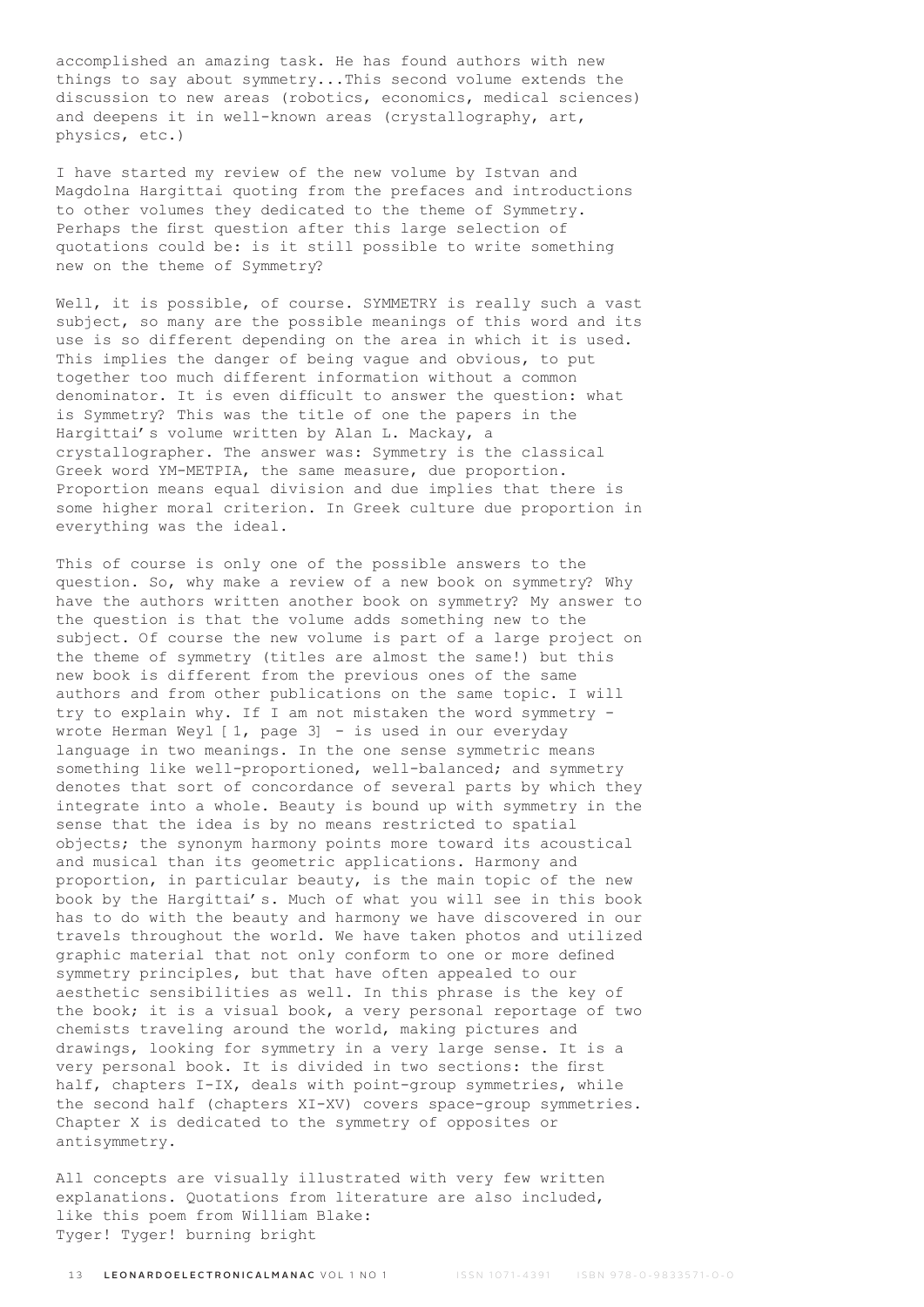In the forests of the night, Tyger! Tyger! burning bright In the forests of the night, What immortal hand or eye Could frame thy fearful symmetry?

Titles of chapters include Bilateral Symmetry, Shape & Movement, Right Hand, Left Hand, Pinwheels & Windmills, Reflection & Rotation, Snowflakes, Building from Above, Cubes & Other Polyhedra, Balloons, Walnuts & Molecules, Antisymmetry, Repeating Everything, Helix & Spiral, Bees & Engineering, Rhythm on the Wall, Diamonds & Glass.

I conclude with the words of the authors: "One can only marvel at the richness and diversity in the works of symmetry. Yet what we have seen here, in our mostly visual journey, is merely the tip of the iceberg. We have just scratched the surface. All of the subjects introduced, all the photos and drawings, all the roads embarked upon here can lead in many directions and may serve to introduce you to further discoveries and newer insights." A real visual book for everybody. P.S.: if you wish to contribute to a future book on symmetry, write to: Istvan & Magdolna Hargittai, Evtvvs University, H-1431 Budapest, Pf. 117 Hungary

References: [1] Herman Weyl, Symmetry, (Princeton, NJ: Princeton University Press, 1952), p. 145. [2] Istvan Hargittai, ed., Symmetry: Unifying Human Understanding, (Oxford, U.K.: Pergamon Press, 1986); reviewed by M. Emmer, The Mathematical Intelligencer, vol.12, n.4 (1990), pp. 75-78. [3] Istvan Hargittai, ed., Symmetry 2: Unifying Human Understanding,(Oxford, U.K.: Pergamon Press, 1989); reviewed by R. Malina, Leonardo, Vol. 23, n. 2/3 (1990), p. 329. \*\*\*\*\*\*\*\*\*\*\*\*\*\*\*\*\*\*\*\*\*\*\*\*\*\*\*\*\*\*\*\*\*\*\*\*\*\*\*\*\*\*\*\*\*\*\*\*\*\*\*\*\*\*\*\*\*\*\*\*\*\* < Book Review: The Well-Tempered Object > ..............................................................

The Well-Tempered Object: Musical Applications of Object-Oriented Software Technology, Stephen Travis Pope, Ed. The MIT Press, 1991. ISBN 0-262-16126-5

# Reviewed by: Jason Vantomme

It has been my experience in the past that reviewing "topic anthologies" composed of numerous related articles by as many authors is a difficult task at best. At first glance, the task might seem rather simple: read and summarize each article and make some statement about its relevance to the domain within which it exists. Upon further thought, one realizes that this is the job of the anthology's editor and one that isn't really a review at all. So, the question arises: What is the task of an anthology reviewer? The task of the reviewer, in this case, is to "review" the work of the editor in convincing the reader why this compilation is necessary (usually not very difficult), why s/he picked the articles that s/he did, organizing the articles in a logical fashion ("parts"), and providing summarizations for each "part."

Stephen Travis Pope, the editor of "The Well-Tempered Object" is no novice to the job; he has served as the editor of the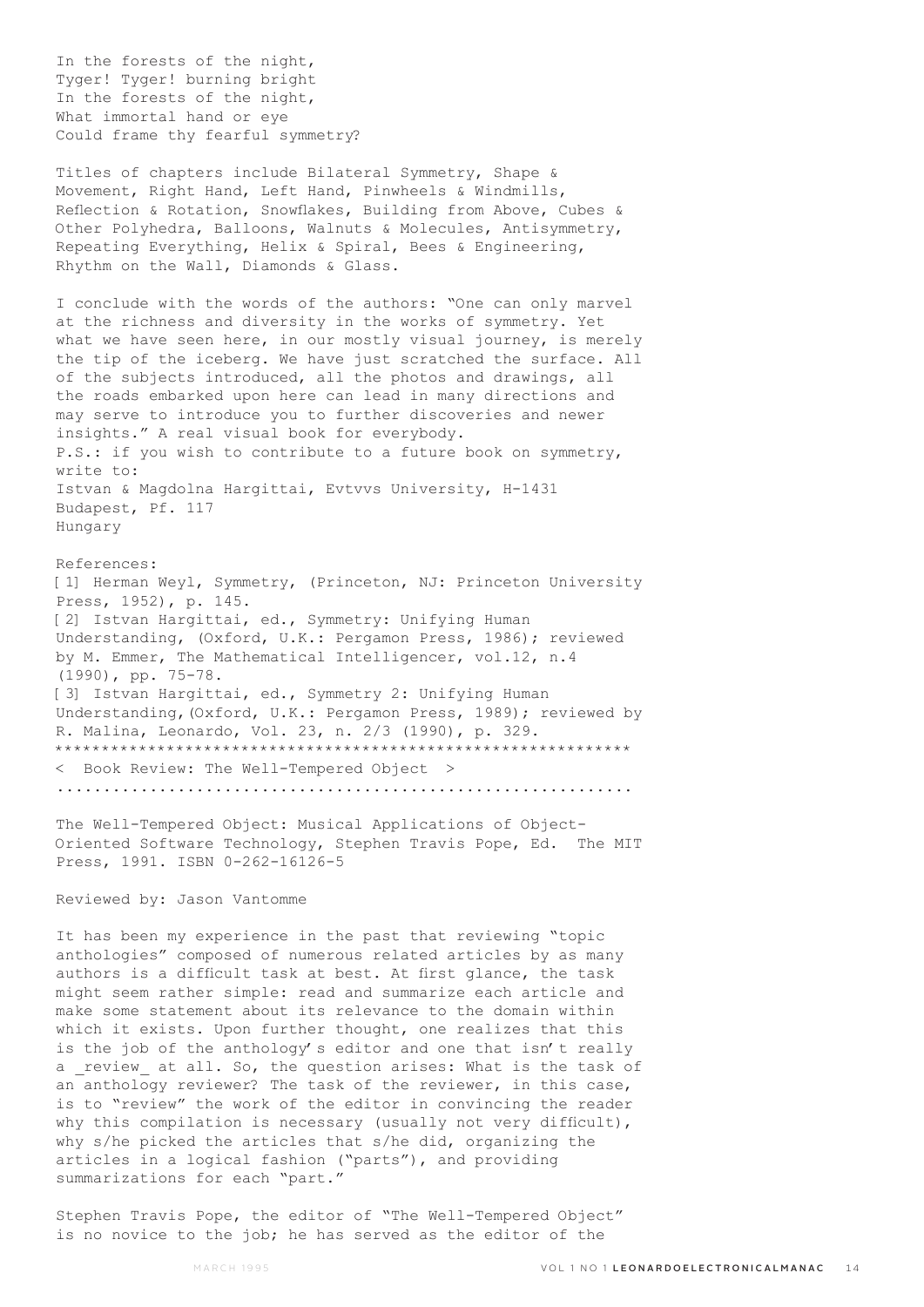Computer Music Journal (MIT Press) since 1989. Pope is also no newcomer to music technology, and his choice of articles comprising each of the text's four sections are excellent examples of the use of object-oriented technology (OOT) in the field. It may also be true that the anthology is the complete sum of OOT-related articles (plus a few) printed in the Computer Music Journal up to the date of the text's publication. However, to avoid sounding cynical, one must assume that the editor's job has included choosing those articles that are representative of the "state-of-thetechnology"; in fact, three of the articles appear not to have been CMJ reprints. (Though two articles \_do\_ appear in another MIT Press music technology anthology!) Another point of consideration in recommending this particular anthology is its age. Four years in the development life of a software technology is a very long time (think about Apple's System 6 vs. System 7.5) and the articles describing them often follow this life span to a certain degree. (Note also that some of the anthology's articles date from as early as 1980.) Despite the age of "The Well-Tempered Object," the anthology provides an excellent glimpse at the earliest uses and descriptions of OOT related to musical applications. Additionally, it provides the reader with a basis on which to examine the progress of music technologists using OOT; in this way, the anthology becomes an extremely useful historical record and research tool.

In addition to assembling a coherent and useful text, Pope provided the answers to several questions that could be asked not only by traditional music theorists or musicologists, but also by those experienced in music technology. These questions include: What is this technology really about? Where did this technology come from and why should I choose it for my musical research? Will this technology be around long enough to make it viable for my work?

The answer to this first question is provided by Pope's assembly of three tutorial/summary articles describing the notion of "object-oriented," object-oriented programming and object-oriented software design into Part I of the anthology. These articles, by Glen Krasner, Henry Lieberman [1] and Pope himself, provide a basic grounding in each of these topics. The editor's introduction to the book supplies the answer to the second question; his summarized history of OOT is informative despite being rather brief. The question to the last answer is related to the concern with the anthology's age. If a researcher were to read this text today, s/he would find that many of the musical applications are still in use and continue to grow.

Pope has titled Part II of the anthology "Music Representation and Processing Tools." This includes articles by C. Fry discussing his "Flavors Band" music specification language, Xavier Rodet and Pierre Cointe on the well-known FORMES environment, Pope on his Musical Object Development Environment (MODE) and David Jaffe and Lee Boynton on the NeXT Sound and MusicKit. This latter software is an excellent example of an OOT that continues to withstand the test of time, even despite losing its original hardware environment (i.e., the decision by NeXT Computer to forgo its hardware development and production and instead focus on its operating system).

Part III of "The Well-Tempered Object" discusses OOT as applied to musical composition systems and begins with a discussion of the Kyma/Platypus system by Carla Scaletti. Again, we find a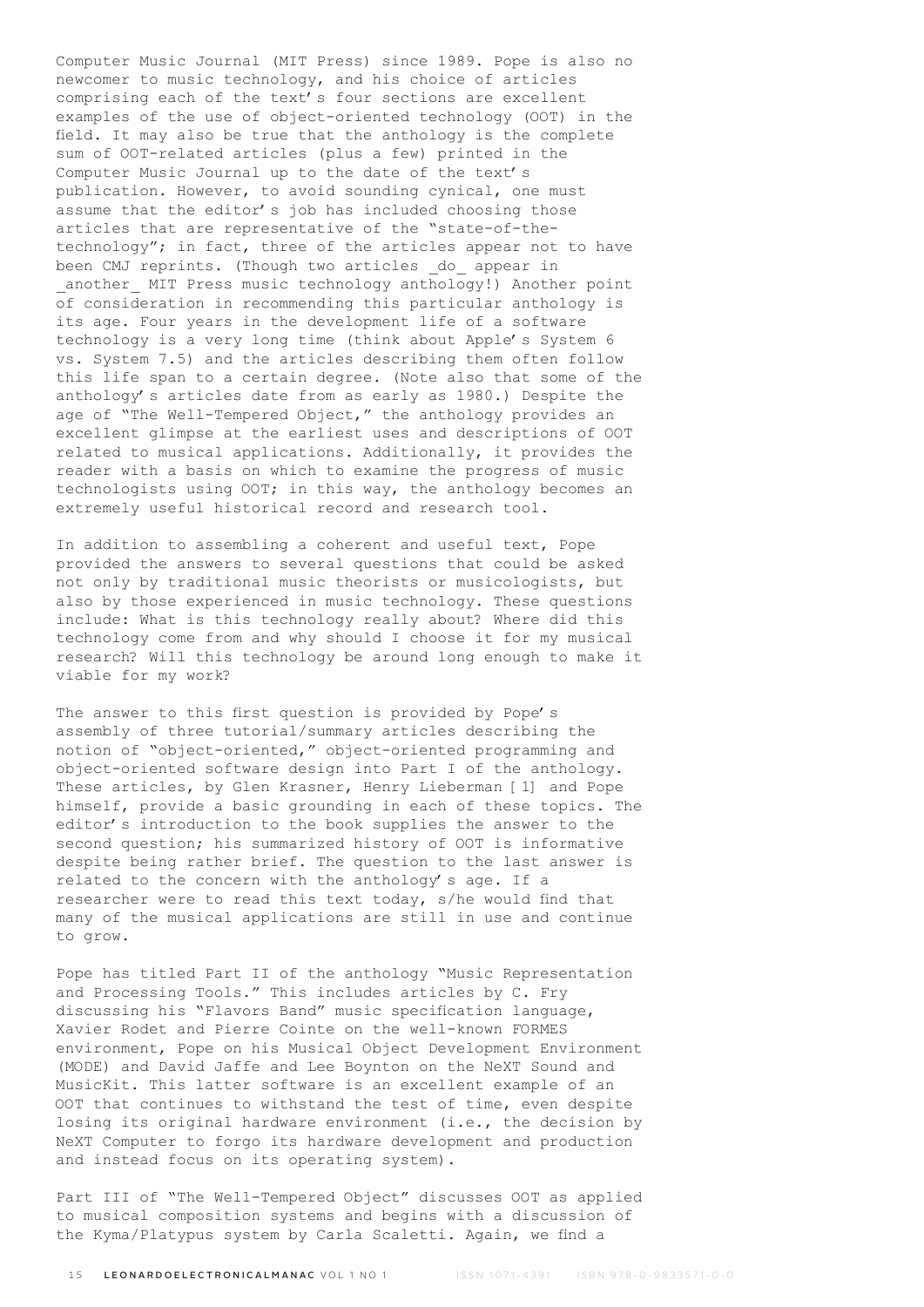technology that has continued to grow in importance; a workshop on the Kyma system is being offered as a system by Carla Scaletti. Again, we find a technology that has continued to grow in importance; a workshop on the Kyma system is being offered as a part of the upcoming 1995 International Computer Music Conference. Rounding out the discussion of composition systems are an article by Henry Flurry on the multimedia production system called the Creation Station, and a paper by Glendon Diener on his TTrees score representation [2]. The last division of the anthology devotes its contents to the use of OOT in digital signal processing systems. Here the reader finds works by Kurt Hebel on the Javelina system and David Mellinger, Guy Garnett and Bernard Mont-Reynaud on a generalized, objectoriented signal processing environment.

While I believe that Stephen Pope fulfilled his job editing this anthology quite well, there are several points that might have been better addressed. The first of these would have seen a lengthier description concerning the roots of object-oriented technology. The second would place the summaries of each "part" at the beginning of each section instead of as an integrated whole at the beginning of the text. The relation of the section's articles to one another and their place in the research of the domain would also have been appreciated.

If you are a music technologist, you already know about "The Well-Tempered Object" and the long list of computer music research anthologies published by the MIT Press, A-R Editions and others. If you are not a music technologist, you will find that this anthology provides the articles you need in a complete set, without the effort of sifting through countless back-issues of the Computer Music Journal. Either way, "The Well-Tempered Object" is a useful reference addition to any musician (or engineer!) wishing to employ object-oriented techniques in their solution of musical problems. Notes:

[1] Lieberman, who is now a researcher at the MIT Media Lab, is one of the leaders in developing a machine learning technique known as "programming-by-demonstration"; this is a "must see" new software technology for computer music researchers. See "Watch What I Do: Programming by Demonstration" edited by Alan Cypher and published by the MIT Press, 1993. [2] This latter research grew into an exciting new approach to musical notation that is embodied in a piece of software known as "Nutation." See the Proceedings of the 1989 International Computer Music Conference published by the International Computer Music Association, San Francisco. \*\*\*\*\*\*\*\*\*\*\*\*\*\*\*\*\*\*\*\*\*\*\*\*\*\*\*\*\*\*\*\*\*\*\*\*\*\*\*\*\*\*\*\*\*\*\*\*\*\*\*\*\*\*\*\*\*\*\*\*\*\*\* \*\*\*\*\*\*\*\*\*\*\*\*\*\*

< Book Review: Chemistry Imagined > ............................................................... .............. CHEMISTRY IMAGINED: Reflections on Science by Roald Hoffmann Illustrated by Vivian Torrence Smithsonian Institution Press, 1993

Reviewed by Dr. Jose Elguero Institute of Medicinal Chemistry Spanish Research Council Madrid, Spain Email: Elguero@cc.csic.es

The book, CHEMISTRY IMAGINED: Reflections on Science by Roald Hoffmann, deserves a referee as good in chemistry as Prof.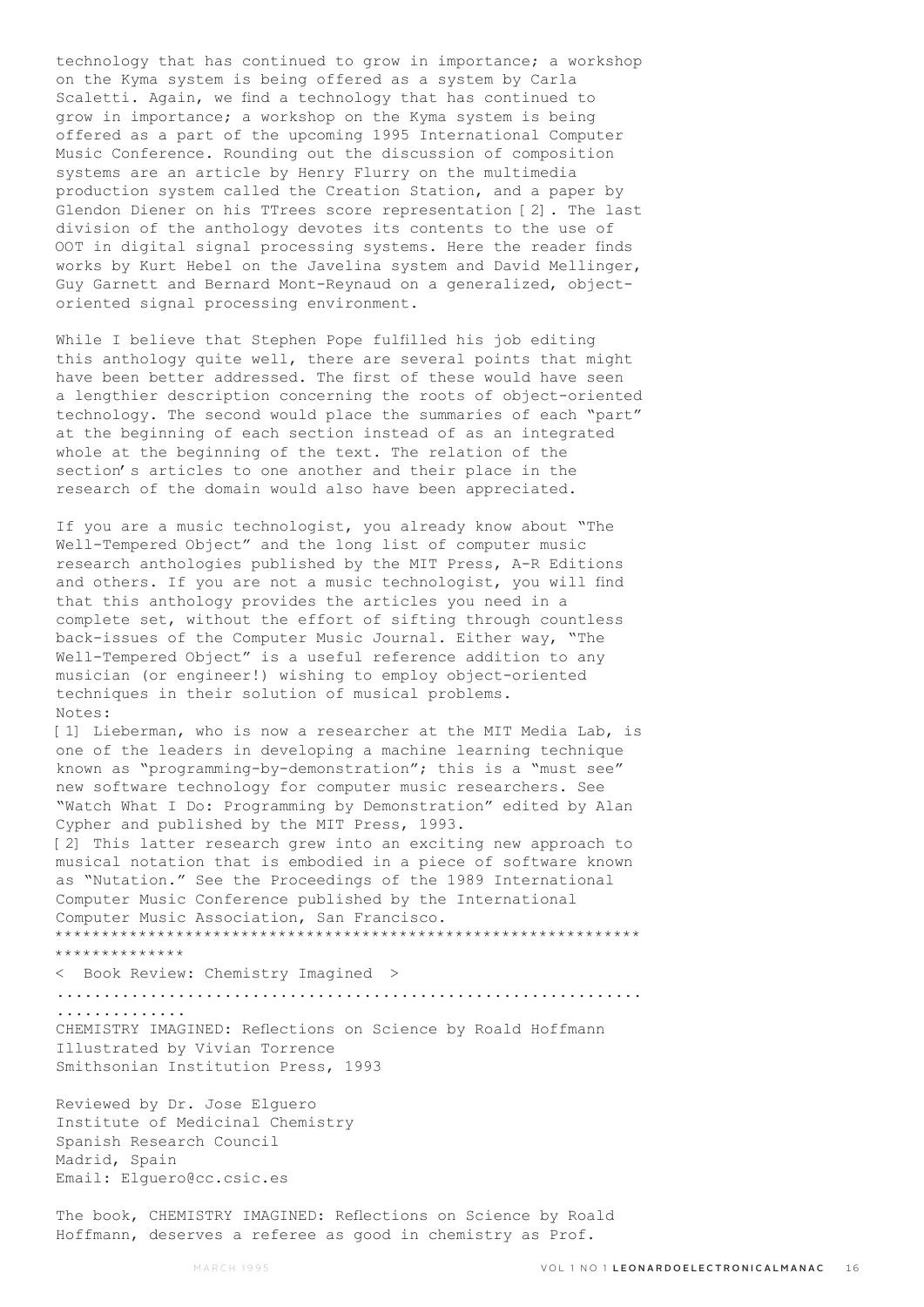Hoffmann, and as expert in art as Mrs. Torrence. That is not, by far, my case. And I doubt that there are many people with those attributes. I am an organic chemist with some sensitivity to beauty. And people like these are many. As a chemist I am used to plain statements: "I have enjoyed enormously the book" and I am sure it will be the same for many chemists and nonchemists. Chemistry is like a language and at the beginning of CHEMISTRY IMAGINED: Reflections on Science there is a short Chemistry/English dictionary. People don't need to be afraid of jargon and technicalities since Prof. Hoffmann has avoided these traps without losing an apex of rigor. The book can be read in the order in which it was written, as I myself have done, going forwards and backwards; but it is also worthwhile to read it following Torrences collages or one's own curiosity. For myself, I found two chapters, The Chemist and The Grail, particularly rewarding. Torrences collages are like puzzles: you need some effort to get all the information they hide. At first they are only pleasant, then, you discover more and more things as well as that they are finely attuned to Prof. Hoffmann's text. The comments by Lea Rosson Delong, at the end of the book, provide some clues. Try with a simple one like "A Hands-on Approach" on page 97 and "Pasteur Life and Discoveries". \*\*\*\*\*\*\*\*\*\*\*\*\*\*\*\*\*\*\*\*\*\*\*\*\*\*\*\*\*\*\*\*\*\*\*\*\*\*\*\*\*\*\*\*\*\*\*\*\*\*\*\*\*\*\*\*\*\*\*\*\*\*

< CD Review: "Places, Times & People" > < CD Review: "Elsewheres" > ..............................................................

Reviewed by Curtis E.A. Karnow Email: karnow@cup.portal.com

David Borden, "Places, Times & People" 1994 Cuneiform Records

Borden uses his electronic keyboard in most of these pieces like a musical instrument. These days, that is odd. Sometimes it's a violin, sometimes brass, but most often Borden uses it as an electronic keyboard, repetitive hints of Philip Glass, the circular sounds of early Terry Riley, and through most of it all a sweet, rhythmic soft pouncing on the keys, ranging from piano, harpsichord and harp to a lowly growling timbre not seen in wood, a rhythmic constancy, a gentle sort of sound that I may have heard once maybe twenty years ago when I was in California, then. The first piece here has the date 1978 in its title.... Borden unabashedly likes his people, friends, Leon Kirchener his teacher at Harvard, and country places west of Ithaca, New York. He writes with slow expansions here, massaging the slight variation and melodic repetition, as if he were reluctant to take his eyes off his loved ones, the fields of snows and old barns, away from the still black waters of the American North East. This stuff is too thin and sticky, I thought when I went through it at first - too sentimental, and I can get the real thing somewhere else. But I played it again, not to listen to, exactly, but to hear it, somewhere, like a landscape.

Hal Rammel, "Elsewheres" 1994 Penumbra Music

Hal has an electroacoustic sound palate he invented in 1991. He holds it in his left hand, almost like an Old Master holding a paint palate, and sort of plucks and rubs and blips and bloops with his right hand. It's all fed to an amplifier. A thousand variations emerge from this simple thing, most of the them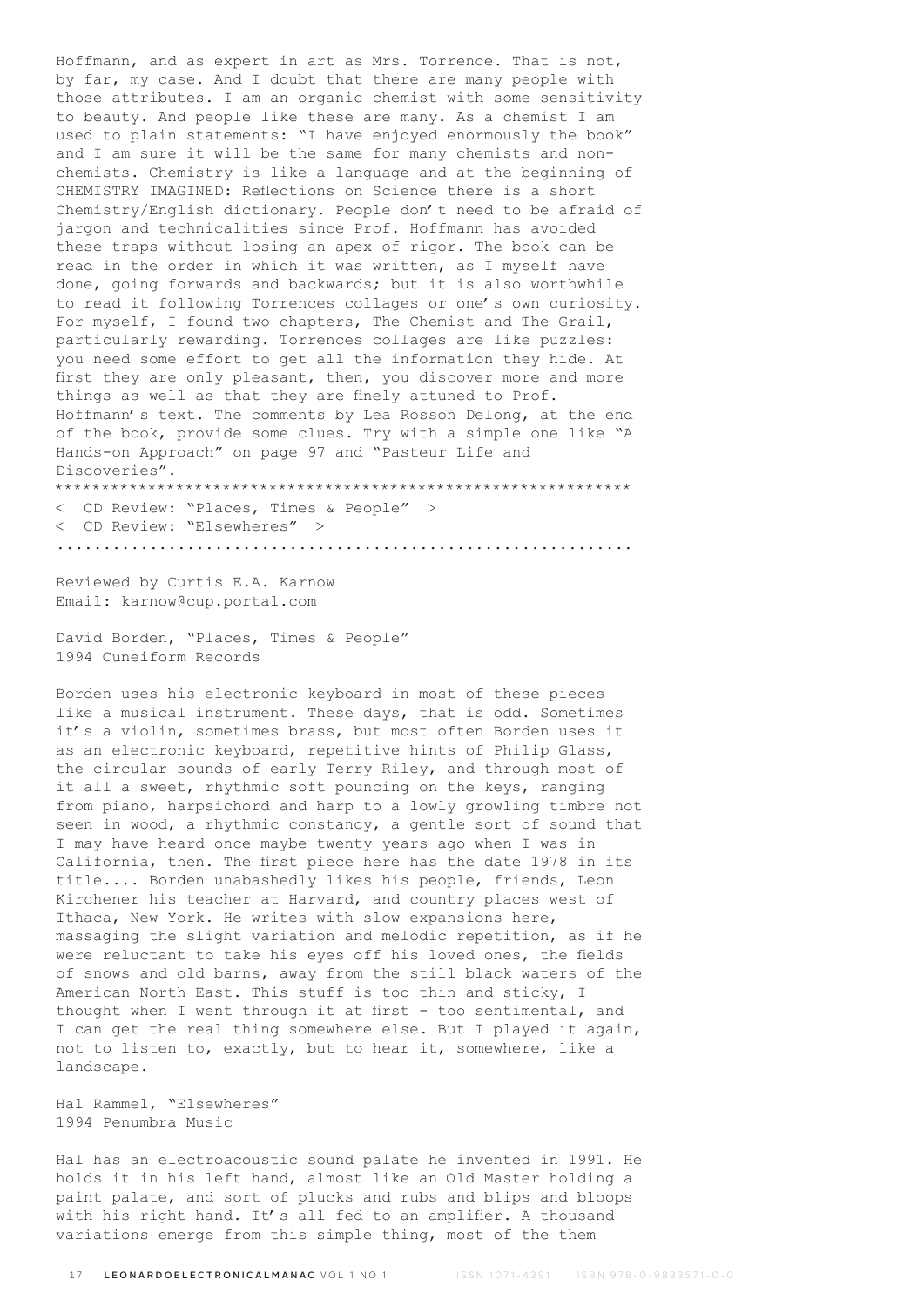recognizably stringy, the stringy quality that is found not just in plucked gut, but in the low slow screeching of a raw rubbed string, all the way to glassy water sounds and leaves rusting in the silent jungle. It's a far range, and from the album picture and the drunken, weaving, tubular sounds in one of the pieces, I think Rammel twists thin metal spikes in and around the strings, performing acupuncture on a clump of rubber bands. When Rammel says "elsewhere" he means away from the machine and into the "inexhaustible detail of the natural world." The sounds of this live recorded, unmixed and unedited CD hearken to jungles, water; the interior of old trees. A few of these pieces have that depth of endless detail, but many others are irritating on the surface, a flat sequence of squeaky twisty whistles and jagged metal saw sounds; teeth on steel and glass. I bow to the inventor, but I wish that someone who can integrate these ad lib episodes would take over. +++++++++++++++++++++++++++++++++++++++++++++++++++++++++++++++  $+++++$ 

< Book Review: Data Trash > ............................................................... ... Data Trash; the Theory of the Virtual Class, Arthur Kroeker and A Weinstein, Saint Martin Press, NY, 1994. ISBN 0-312-12211-x

Reviewed by Thom Gillespie E-Mail: thom@indiana.edu

I picked Data Trash up at a book sale. Everything 25% off. I might have bought it anyway since it was only \$16.95 (US) but 25% off was the clincher. I also picked it up because of the title: Data Trash. Hmm, what could that be? The sub.sub.title is "smelling the virtual flowers and counting the road-kill on the digital superhighway." The credits describe Kroker as 'Nietzsche for the technocratic 90's', 'our remorseless Adorno', and Marshall McLuhan for the 1990's' -- not bad company. I had just finished Rim: a novel of Virtual Reality by Bescher and Interface by Stephen Bury. I loved Verner Vinge's True Names and reread the Three Stigmata of Palmer Eldritch by Dick at least once a year. Something called Data Trash sounded just right for my library. The essence of this book is on page 158 in the Data Trash Glossary: we are data trash and it's good. The 'we' he refers to is the left over meat puppets minding the gameBoy/joystick/mouse/etc back at the console. This is standard McLuhan: "The young Narcissus mistook his own reflection in the water for another person. This extension of himself by mirror numbed his perceptions until he became the servomechanism of his own extended or repeated image... he had adapted to his extension of himself and had become a closed system the selection of a single sense for intense stimulus, or of a single extended isolated, or "amputated" sense in technology, is in part the reason for the numbing effect that technology as such has on its makers and users...Any invention or technology is an extension or self-amputation of our physical bodies and such extensions also demand new ratios or new equilibriums among the other organs and extensions of the body...To listen to radio or to read the printed page is to accept these extension of ourselves into our personal system and to undergo the "closure" or displacement of perception that follows automatically." [ Understanding Media -- The Gadget Lover ] KrokerWeinstein like McLuhan is just saying once more: WATCH OUT FOR THOSE EXTENSIONS!

Probably the biggest difference between McLuhan and KrokerWeinstein is that McLuhan was a much better writer.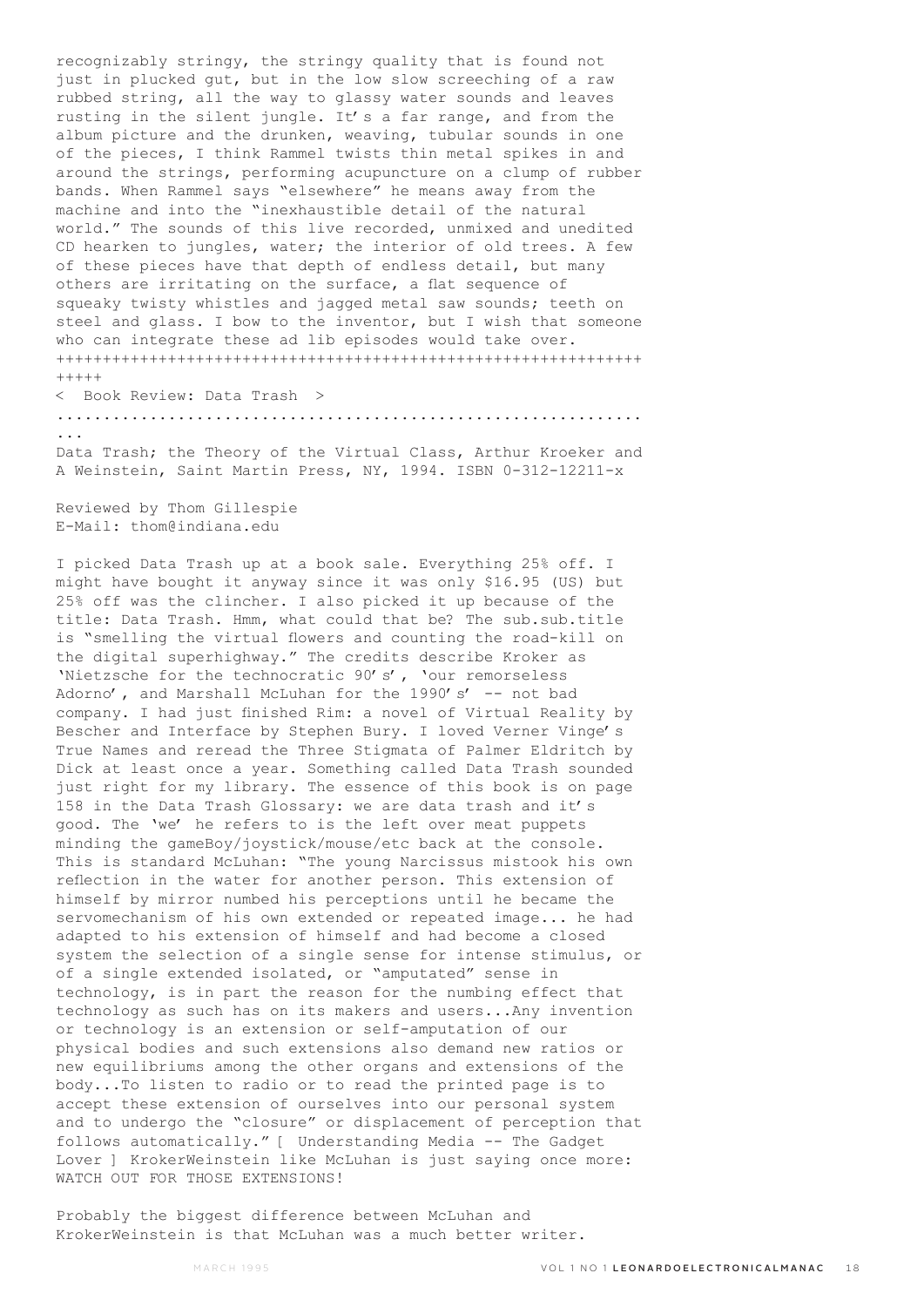KrokerWeinstein write as if English is not their mother tongue. There is a lot of sub textual post structural semiotic attempts at textual sound bites, for example: "The information highway is paved with (our) flesh." "Resequence the ruling rhetoric of particular political communities according to the global ideology of technological liberalism..." "This greenhouse for the clonal body is where culture plantings are snipped from samples around the electronic net... " It took me almost 3 months to finish Data Trash because the best I could do was 2 pages at a sitting which is fine because KrokerWeinstein seem to write in 2 page blocks for the most part. Data Trash sat by the loo in my house and I'd read as the spirit or body moved me. I guess I kept expecting something profound but it didn't really come. I usually mark books as I read them. I like to underline passages for future reference, expecting something profound. But it didn't really come. This book is unmarked but I'm not sure this means there is nothing there or if it means that I haven't found that something yet. My gut feeling is that what KrokerWeinstein is trying to say was probably said far more eloquently by Howard Beal in the movie Network just before they blew out his brains live on the tube. If you morph Beal and KrokerWeinstein you might get: "... Because this is no longer a nation of independent individuals....It's a nation of some 200 odd million transistorized, deodorized, whiter than white, steel belted bodies, totally unnecessary as human beings and as replaceable as piston rods"... we are data trash and it is good!! ==============================================================

< END LEONARDO DIGITAL REVIEWS March 1995 >

 $\mathcal{L}_\text{max}$  and  $\mathcal{L}_\text{max}$  and  $\mathcal{L}_\text{max}$  and  $\mathcal{L}_\text{max}$ | |

=============================================================

| ANNOUNCEMENTS |

 |\_\_\_\_\_\_\_\_\_\_\_\_\_\_\_\_\_| < Media Artists: Show Work in Mexico City > Michael Kassner/Joshua Okon La Panaderia Ozuluama 14 Col Condesa Mexico, DF 06100 Tel: (525) 286-7777 Fax: (525) 286-1800 Email: panadero@laneta.apc.org Subject: Show your videos in Mexico City

We are seeking work for future shows at La Panaderia, in Mexico City, an exciting new independent art space focusing on provocative, politically oriented, and experimental work in all media. There is an art gallery, classroom, and film/video screening room that can seat 100 people. Some grant money may be available for artists/videomakers who wish to teach 1-2 month workshops. If you would like to present your work to an enthusiastic audience in Mexico City, please send written project proposals; transparancies; video in (NTSC) 8mm, Hi-8, 3/4", or VHS formats; CD-ROM or Macintosh HD floppy disk (for Quicktime and interactive media). \*\*\*\*\*\*\*\*\*\*\*\*\*\*\*\*\*\*\*\*\*\*\*\*\*\*\*\*\*\*\*\*\*\*\*\*\*\*\*\*\*\*\*\*\*\*\*\*\*\*\*\*\*\*\*\*\*\*\*\*\*

< Utopia/Dystopia: the Third Annual Conference on Feminist Activism and Art >

April 7-9 at Center for the Arts Theater and the San Francisco Museum of Modern Art

Center for the Arts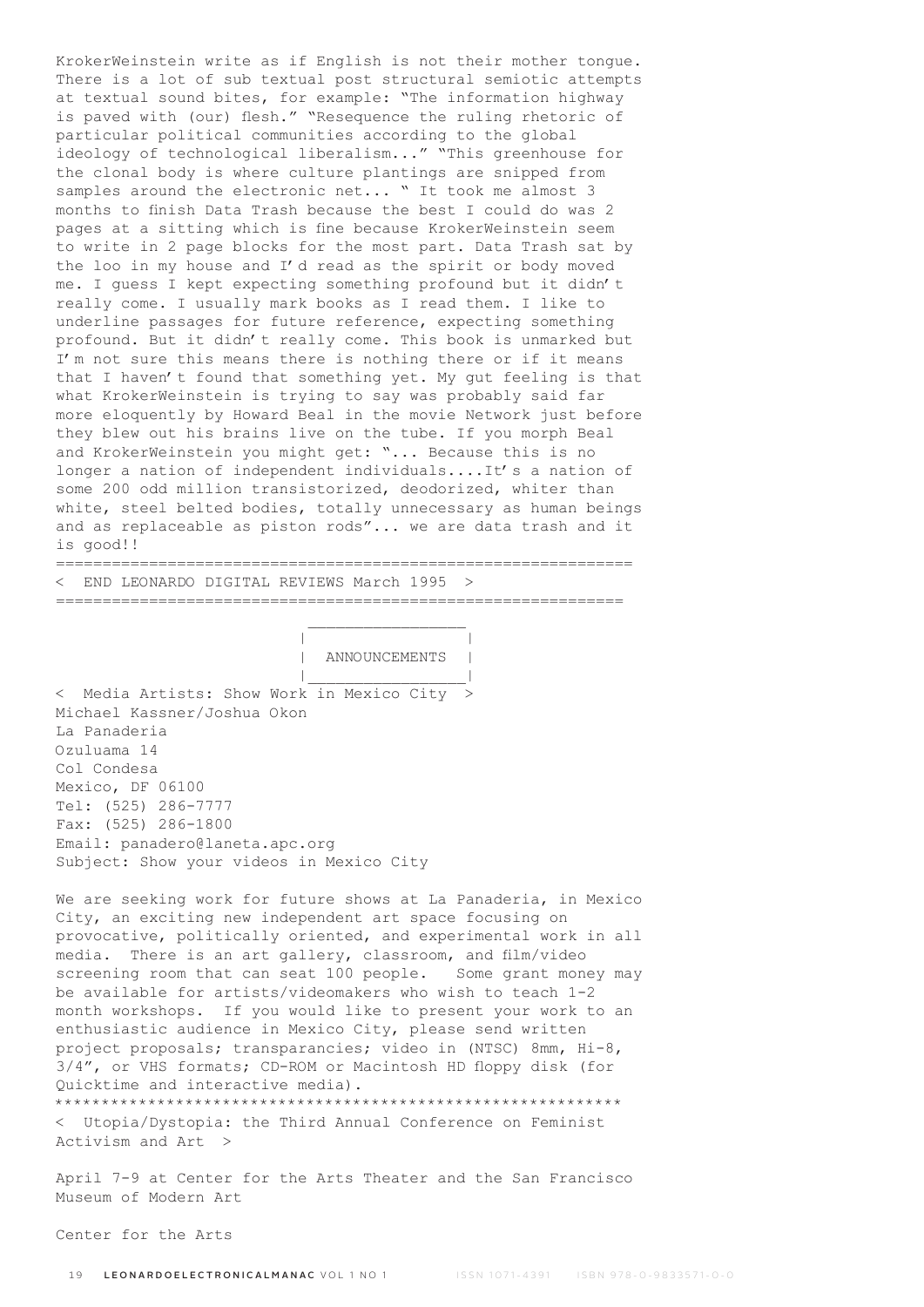701 Mission Street at Third San Francisco, CA 94103 Ticket Tel: (415) 978-2787

For complete panel descriptions, send e-mail with this header send UTOPIA e-mail to: zoey@futon.sfsu.edu messages with that header will not be read, but you will receive an e-mailed description of all the panels, and other conference info.

SF Camerawork and The LAB present UTOPIA/DYSTOPIA: The Third Annual Conference on Feminist Activism and Art, a three day event featuring panel discussions, performances, and video screenings by more than 30 women artists, activists, and writers from across the country. The conference will focus on the evolution of community through art rooted in social consciousness, public television and new technological networks of communication. Participants will envision both ideal and dystopian scenarios for the empowerment of female culture in the new millennium. Speakers and performers represent a wide range of women working in different spheres of the community from Tzines to public access television to internet arts activist projects. International acclaimed performance artist Rachel Rosenthal will be the featured performer.

Also in conjunction with the conference, The LAB and SF Camerawork present The Technology Program, a series of interactive explorations that will extend throughout 1995. It features a high tech/low tech networking system for cultural activist which will be formed during the conference, and a world wide web site on the internet (on view March 21) located at URL:

http://www.igc.apc.org/femactart/

For the past three years SF Camerawork and The LAB's annual Conference on Feminist Activism and Art has provided a forum for feminists, activists, and artists to address issues of shared concern, exchange ideas and information, and form new diverse community networks. This year's conference will specifically focus on the processes by which communities are formed, with respect to both traditional and new community networks sustained through interactive technology. For information on past conferences, call The LAB or SF Camerawork, and refer to Critical Condition: Women on the Edge of Violence (City Lights Press, edited by Amy Scholder), an anthology which documents the first conference. =============================================================

 | | | PUBLICATIONS | |\_\_\_\_\_\_\_\_\_\_\_\_\_\_\_\_|

< MIT's PRESENCE 3:3 Has Won a PSP Award >

A special issue on the Application of Virtual Reality and Telerobotic Technology to Disabled Persons has Won a major publishing award. Recently praised by the \_\_The Times Higher Education Supplement\_\_ as a journal that "pursues its subjects in a scientifically rigorous manner," MIT Press's PRESENCE: TELEOPERATORS AND VIRTUAL ENVIRONMENTS has now won a prestigious Professional and Scholarly Publishing (PSP) Award. The Association of American Publishers's PSP Division annually presents such awards to excellent and innovative books and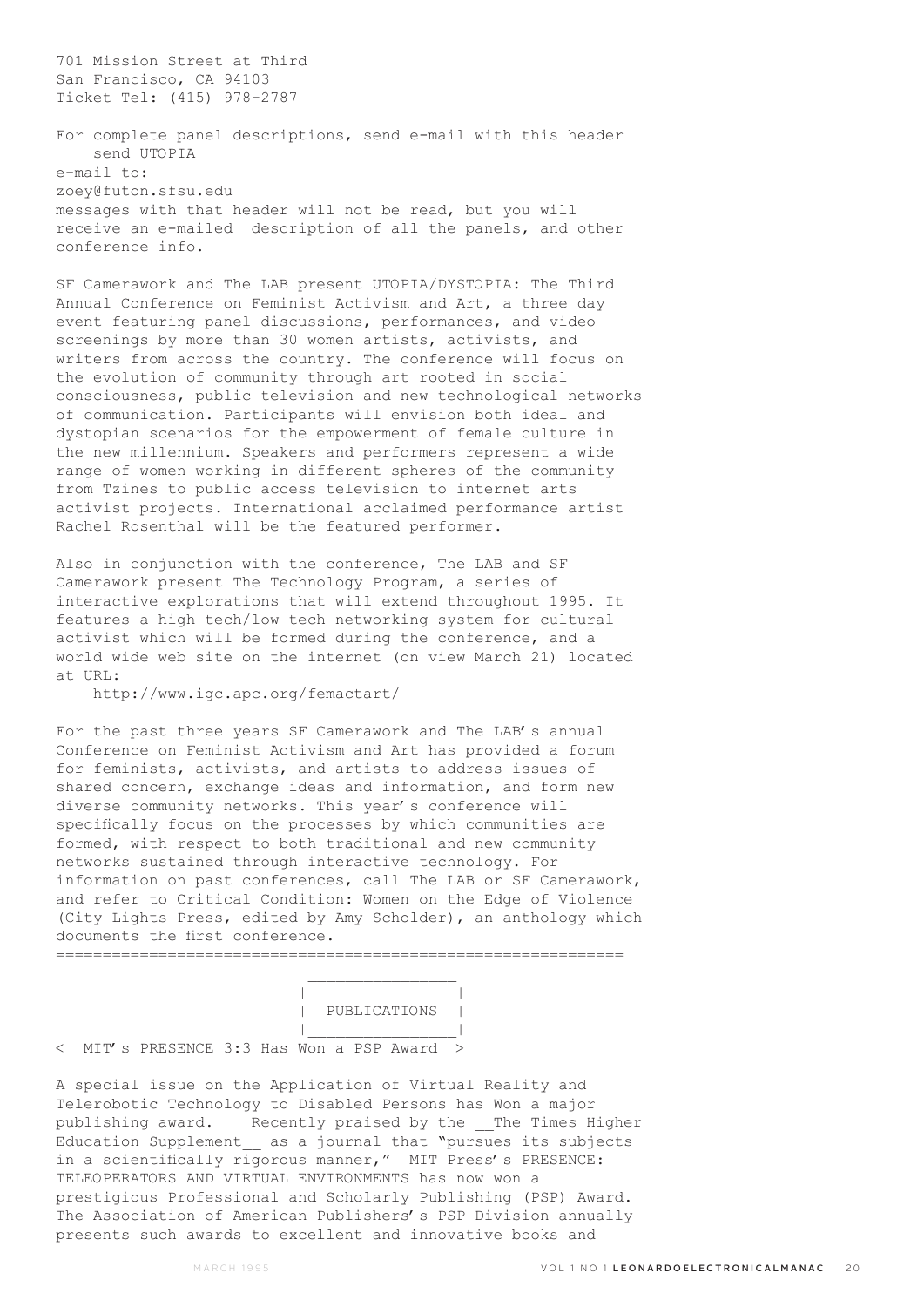journals produced by its professional and scholarly publishermembers.

PRESENCE's Volume 3, Number 3, Summer 1994, specifically won the distinction of "Best Single Issue of a Journal" published in 1994. As indicated in the "Editorial Notes" of 3:3, PRESENCE's editors prepared this special, award-winning edition because they "regard the task of applying virtual [reality] environment and telerobotic technology to [persons with] disabilities both very worthwhile and very challenging . . . ." The editors also "invite all individuals working in this area to consider [PRESENCE] as a vehicle for publishing their results." Of the special issue's 7 scholarly articles, all but one originate from papers presented at the 1993 Virtual Reality and Persons with Disabilities conference. =============================================================

| JOB ANNOUNCEMENTS |

 |\_\_\_\_\_\_\_\_\_\_\_\_\_\_\_\_\_\_\_\_\_| < Interactive Arts Position - Gwent College of Higher Education >

 $\mathcal{L}_\text{max}$  and  $\mathcal{L}_\text{max}$  and  $\mathcal{L}_\text{max}$  and  $\mathcal{L}_\text{max}$ | |

Application form and further details from: Personnel Dept. Gwent College of Higher Education, Caerleon Campus PO Box 179 Newport NP6 1YG Wales, UK Tel: +44 (0) 1633 432080 (Ansaphone after hours) Fax: +44 (0) 1633 432006

Senior Lecturer in Interactive Arts ----------------------------------

We are seeking applications from candidates with a sound practical knowledge of the development of new interfaces and their application in multi-media, hypermedia and "intelligent" environments. Candidates should be able to combine a first degree in a relevant discipline (ideally also a postgraduate degree) with recent experience of teaching in Higher Education. Evidence of professional practice and research into interactivity in art and design is essential. Knowledge of a relevant programming language and electronics would be an advantage.

Salary range UK pounds 19,845 to 26,223 p.a.

Closing date: 10 April 1995

Interview travel expenses will only be considered from UK entry points

We are an Equal Opportunity Employer A University of Wales Associate College "providing accessible and relevant learning" \*\*\*\*\*\*\*\*\*\*\*\*\*\*\*\*\*\*\*\*\*\*\*\*\*\*\*\*\*\*\*\*\*\*\*\*\*\*\*\*\*\*\*\*\*\*\*\*\*\*\*\*\*\*\*\*\*\*\*\*\* < Preliminary Position Posting - Alabama State University > (Formal announcement to follow pending final approval)

Steven M. Miller, Coordinator/Instructor of Music Media Tel: (334) 293-4279 Fax: (334) 293-4901 Email: smill@wsnet.com

Dr. George Hess, Asst. Professor of Music Theory and Technology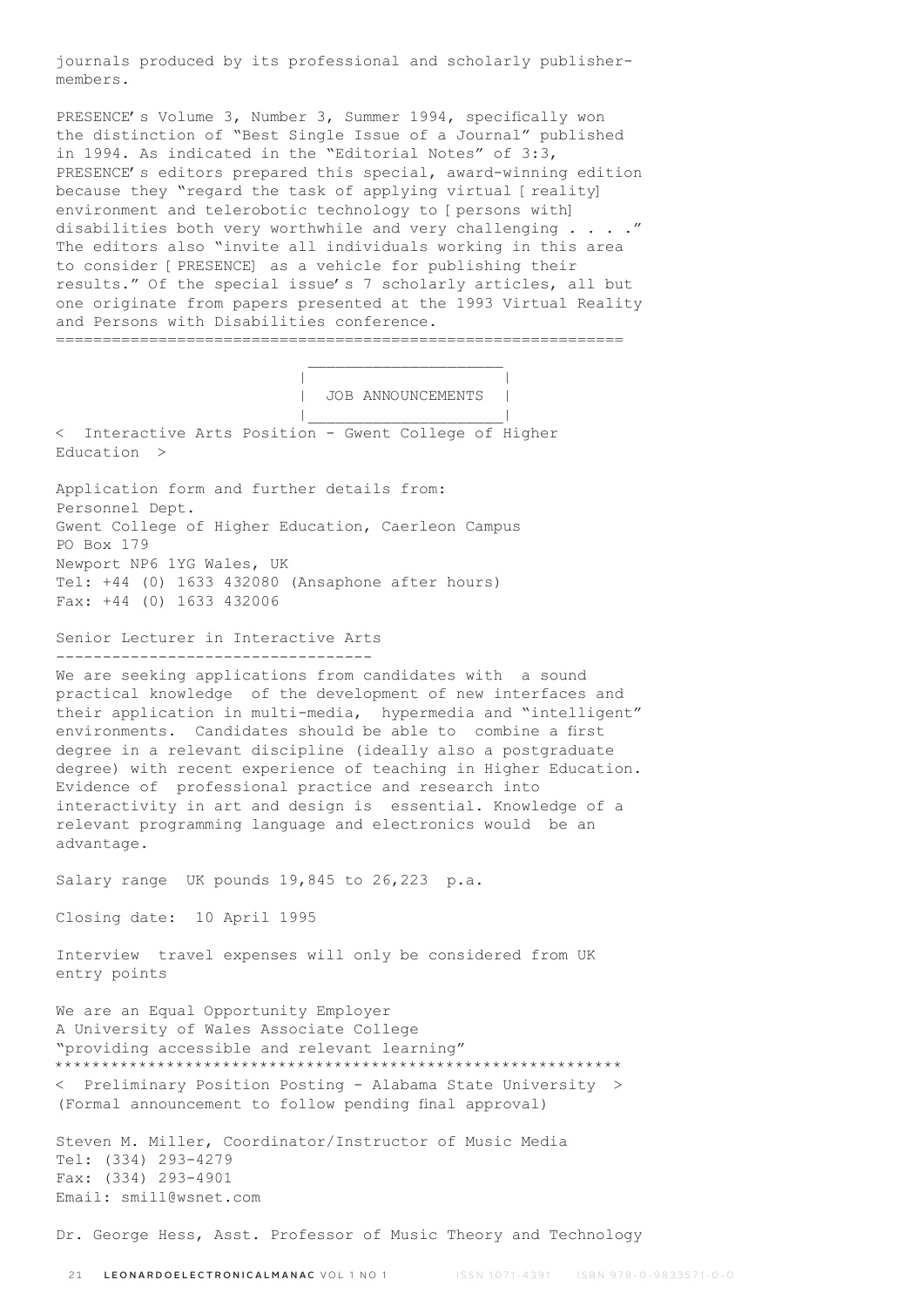Tel: (334) 293-4207 Email: georgehjr@aol.com

Dr. Thomas Hager, Dean - School of Music Tel: (334) 293-4341

Alabama State University School of Music PO Box 271 Montgomery AL 36101-0271

Staff Assistant in the Music Media Emphasis Area ------------------------------------------------

Alabama State University is requesting applications for a staff assistant in the Music Media Emphasis Area. The person selected will manage the daily operations of the computer & listening labs; recording of music in the recording studio, recital and rehearsal halls; and assist in the maintenance and installation of recording equipment, computers, related equipment and resource materials in the School of Music.

Qualifications: Bachelor's Degree in Recording Industry Technology or related field with 3-5 years professional experience (or equivalent in education & experience) and a strong background in at least several of the following: the theory of recording techniques; computer applications in music instruction; mixed platform computer networks (ethernet & tcp/ip); audio recording & production; video/multimedia production; and MIDI/computer music. A working knowledge of sound reinforcement, equipment troubleshooting, and maintenance is required.

Closing Date: Until Filled Starting Date: projected July 15, 1995 Starting Salary Range: competitive

Each applicant must have a completed Alabama State University job application, three (3) letters of reference, transcript(s), and a resume on file in the Personnel Office. Contact the Personnel Office directly at the address below for application materials.

Alabama State University is an Equal Opportunity/Affirmative Action Employer \*\*\*\*\*\*\*\*\*\*\*\*\*\*\*\*\*\*\*\*\*\*\*\*\*\*\*\*\*\*\*\*\*\*\*\*\*\*\*\*\*\*\*\*\*\*\*\*\*\*\*\*\*\*\*\*\*\*\*\*\* < Positions in Music and Multimedia at McGill University >

Bruce Pennycook Email: brp@sound.music.mcgill.ca

-

Assistant or Associate Professor in Music, Media, and Technology ---------------------------------------------------------------

The Faculty of Music, McGill University, invites applications for a tenure-track position at the Assistant or Associate Professor level in the newly established Graduate Program in Music, Media, and Technology. The Faculty is looking for an expert in visual arts with a strong interest and involvement in music. A completed Ph.D. in film, visual studies, or video communication is required, as well as a strong research record in audio-visual interaction, and proven excellence as a teacher. The candidate will teach, do research and production in video and electronic media involving music within a team of audio and multimedia experts, closely supervise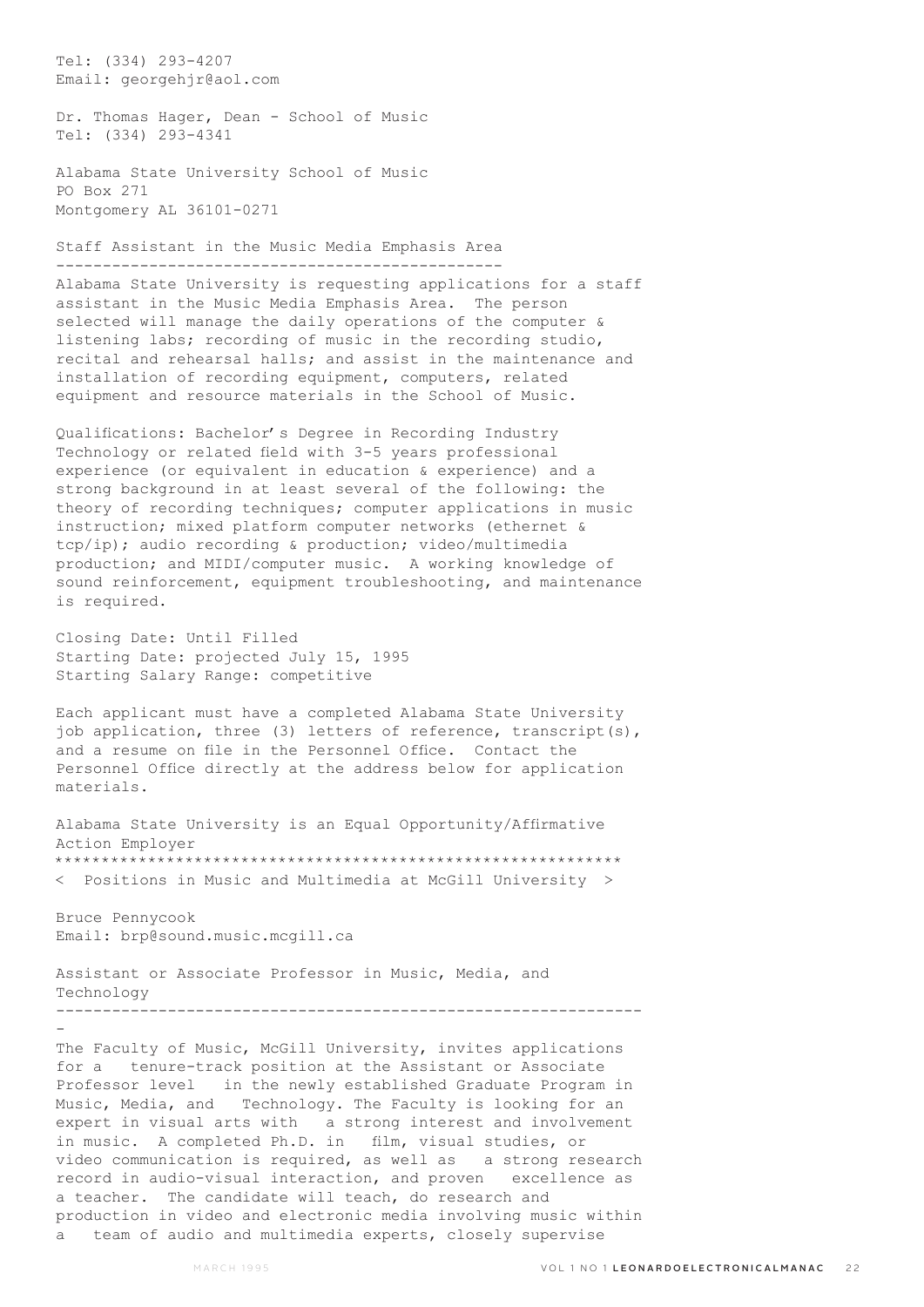research of students at Masters and Ph.D. levels, and actively participate in the development of the program. Salary negotiable (current Assistant Professor base: \$40,980). The position is subject to budgetary approval.

Applications, including an up-to-date C.V. and three letters of recommendation, should be directed to

 Professor Bo Alphonce, Chair Department of Theory Faculty of Music, McGill University 555 Sherbrooke Street West Montreal, Quebec H3A 1E3

Effective date of appointment: September 1, 1995. Applications will be accepted until March 31, or until the position is filled. In accordance with Canadian immigration requirements, this advertisement is directed in the first place to Canadian citizens and permanent residents. McGill University is committed to equity in employment.

## Manager of Technical Support in Sound Recording -----------------------------------------------

The Faculty of Music, McGill University, invites applications for a position as Manager of Technical (Studio) Support and Development in the Graduate Program in Sound Recording (M.Mus., D.Mus.) within the framework of the newly established Music, Media and Technology Program.

Qualifications: Professional Engineer with Bachelors or Masters of Electrical Engineering and solid practical experience in professional audio and video industry in the areas of studio design, systems development, construction, audio/video communications technology, digital and analog systems integration, and management of technical personnel. Proven successful track of technical achievements is required. Management skills and ability to work effectively in a university environment are essential. Terms: Initial appointment is for a period of one year with the possibility of subsequent renewal. Salary according to scales and qualifications. The position is subject to budgetary approval. Job Description: The Manager will be responsible for the technical development, operation and management of studio facilities containing sophisticated audio and video equipment with a large component of computer based hardware and software. The job will include constant updating of the technical capabilities of studios, development of long term integration of facilities, conducting research into new technical solutions, designing and supervising construction of studios and equipment, managing a small team of technicians, and providing technical assistance in research projects where technical facilities are required. Some teaching of technical topics may be required. The Manager will report to the Director of the Graduate Program and will consult on all major development issues with him/her.

Applications, including an up-to-date C.V. and three letters of recommendation, should be directed to

 Professor Bo Alphonce, Chair Department of Theory Faculty of Music, McGill University 555 Sherbrooke Street West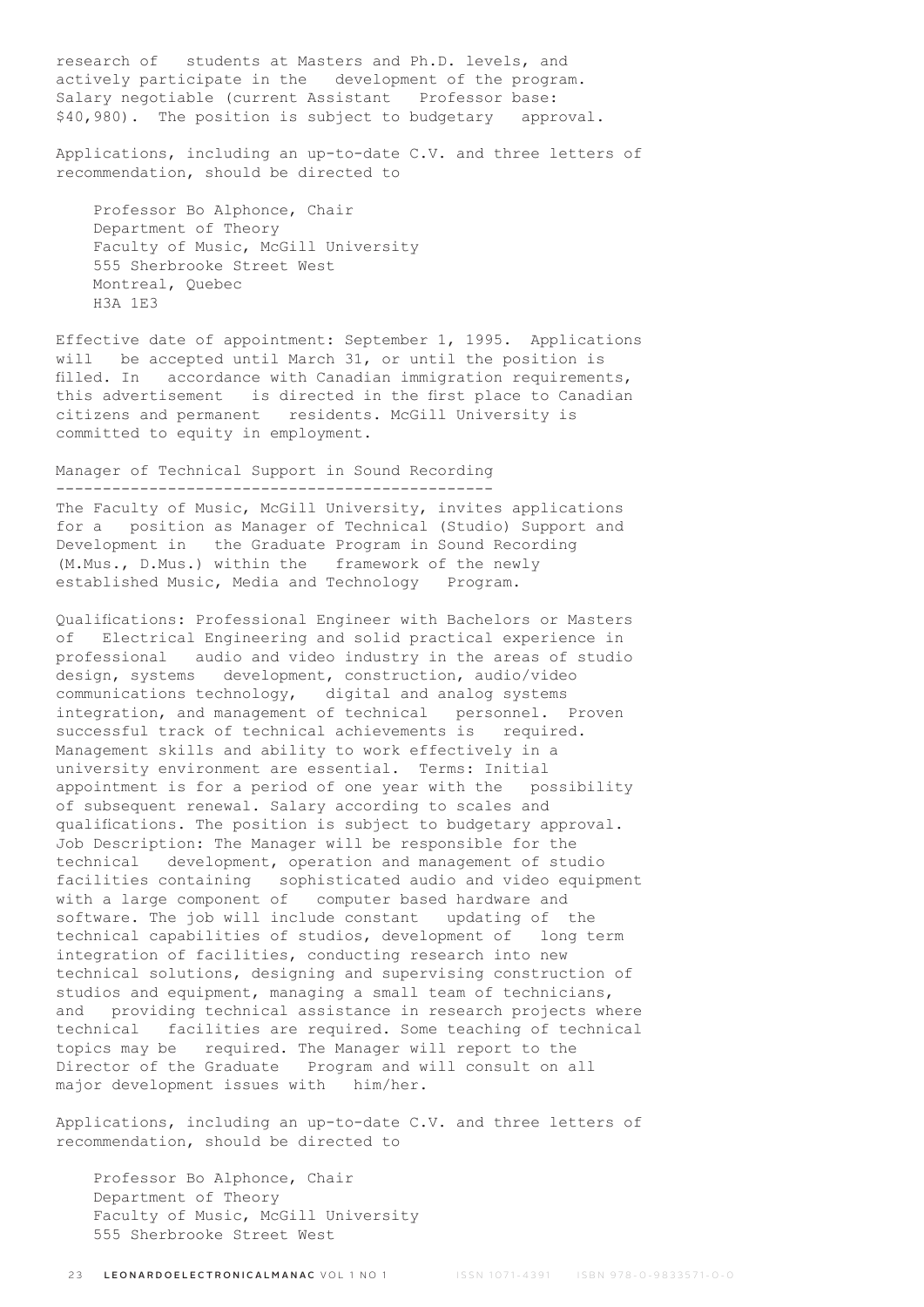Montreal, Quebec H3A 1E3

Effective date of appointment: August 1, 1995. Applications will be accepted until March 31, or until the position is filled. In accordance with Canadian immigration requirements, this advertisement is directed to Canadian citizens and permanent residents. McGill University is committed to equity in employment. =============================================================

 $\mathcal{L}_\text{max}$ ^^^^^^^^^^^^^^^^^^^^^^^^^^^^^^^^^^^^^^^^^^^^^^^^^^^^^^^^^^^^^



 $\mathcal{L}_\text{max}$ 

Leonardo/ISAST gratefully acknowledges Interval Research Corporation for support of Leonardo Electronic Almanac.

 $\mathcal{L}_\text{max}$ 

 $\mathcal{L}_\text{max}$  | | | LEA | |<br>| FORMAT | CONVENTIONS | | | |\_\_\_\_\_\_\_\_\_\_\_\_\_\_\_\_\_|

The following describes the format or markup conventions used in creating Leonardo Electronic Almanac. The function of these conventions is to facilitate perusal through the text, and to make it easier to create conversion programs to various text readers.

=====: Section Heading Delineation - 62-character sequence \*\*\*\*\*: Item Delineation within Section - 62-character sequence -----: Separator for subsections within items. < : Begin Item Title - search for the character "<" followed by two spaces >: End Item Title - search for two spaces followed by ">" or |: This sequence takes you to the next SECTION TITLE. Item titles and author/contributor names appear exactly the same in the Table of Contents and at the location of the actual item. Section names appear in all capital letters, and appear with all letters in sequence with no spaces (PROFILES, REVIEWS, etc.). The preferred placement and format for address headers at the top of each item, preferably organized in the following way: Contact Person

Organization Street Address City, State, Postal Code and Country Tel: Fax: Email: URL: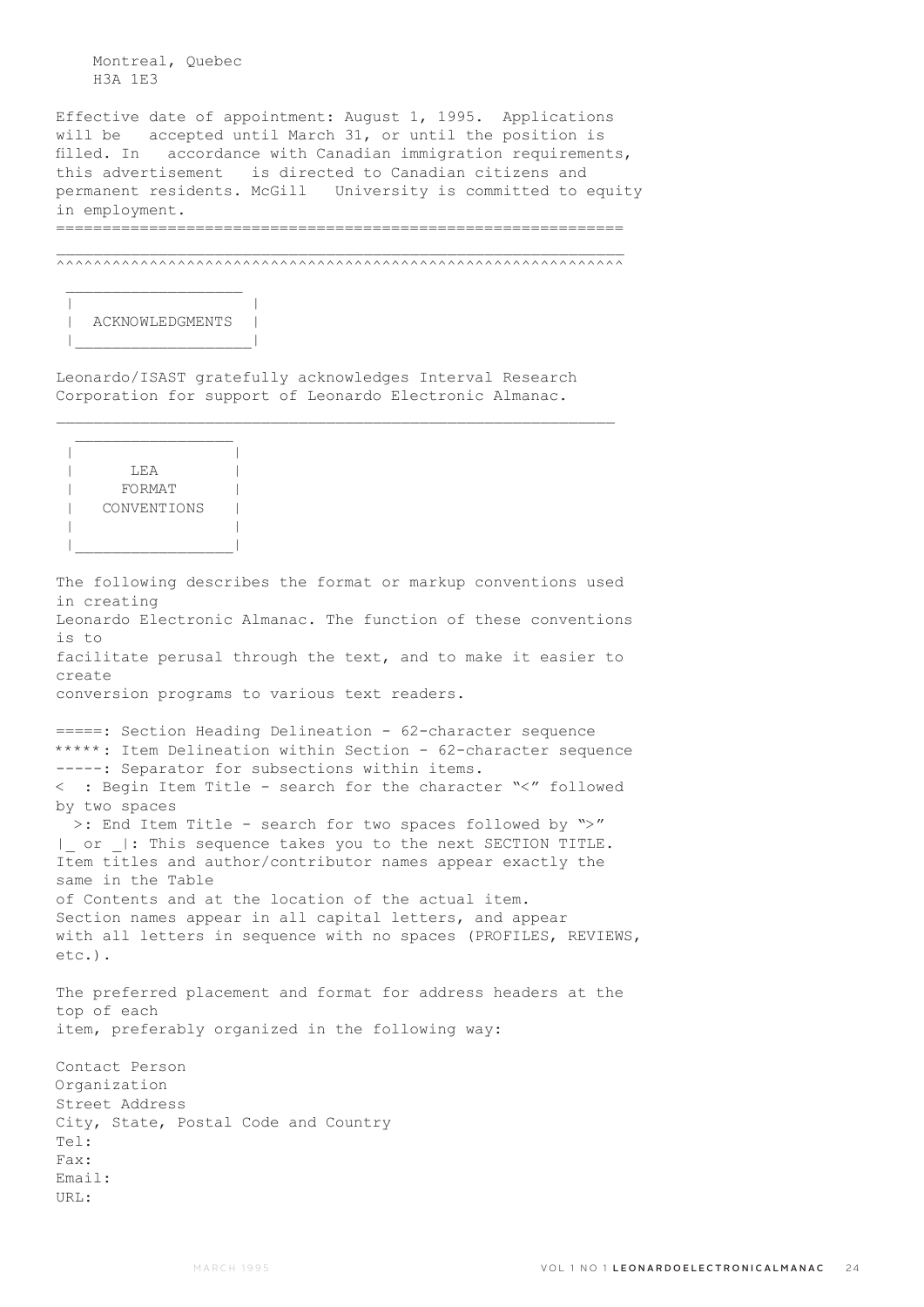| LEA            |  |
|----------------|--|
| WORLD WIDE WEB |  |
| AND            |  |
| FTP            |  |
| ACCESS         |  |
|                |  |
|                |  |

 $\frac{1}{2}$  ,  $\frac{1}{2}$  ,  $\frac{1}{2}$  ,  $\frac{1}{2}$  ,  $\frac{1}{2}$  ,  $\frac{1}{2}$  ,  $\frac{1}{2}$  ,  $\frac{1}{2}$  ,  $\frac{1}{2}$  ,  $\frac{1}{2}$  ,  $\frac{1}{2}$  ,  $\frac{1}{2}$  ,  $\frac{1}{2}$  ,  $\frac{1}{2}$  ,  $\frac{1}{2}$  ,  $\frac{1}{2}$  ,  $\frac{1}{2}$  ,  $\frac{1}{2}$  ,  $\frac{1$ 

The LEA archives, including the Leonardo Electronic Gallery, has been moved over to the World Wide Web site, which is now accessible using the following URL:

http://www-mitpress.mit.edu/LEA/home.html

The following are the specifics about ftp access for Leonardo Electronic Almanac:

 ftp mitpress.mit.edu login: anonymous password: your email address cd pub/Leonardo/Leonardo-Elec-Almanac

Currently only back issues, submission guidelines and a limited number of current files are available via ftp.. Check the README file for the most current information about the contents in the system.

 | | | LEA | | PUBLISHING & | | SUBSCRIPTION | | INFORMATION | |\_\_\_\_\_\_\_\_\_\_\_\_\_\_\_\_|

 $\mathcal{L}_\text{max}$ 

Editorial Address: Leonardo Electronic Almanac 718 6th Street SE Minneapolis, MN 55414-1318 Tel: (612) 362-9390 Email: harri067@maroon.tc.umn.edu

 Copyright (1995) Leonardo, the International Society for the Arts, Sciences and Technology

 $\_$  , and the set of the set of the set of the set of the set of the set of the set of the set of the set of the set of the set of the set of the set of the set of the set of the set of the set of the set of the set of th

All Rights Reserved.

Leonardo Electronic Almanac is published by:

 The MIT Press Journals 55 Hayward Street Cambridge, MA 02142 USA

Reposting of this journal is prohibited without permission of Leonardo/ISAST, except for the posting of news and events listings which have been independently received. Leonardo/ISAST and the MIT Press give institutions permission to offer access to LEA within the organization through such resources as restricted local gopher and mosaic services. Open access to